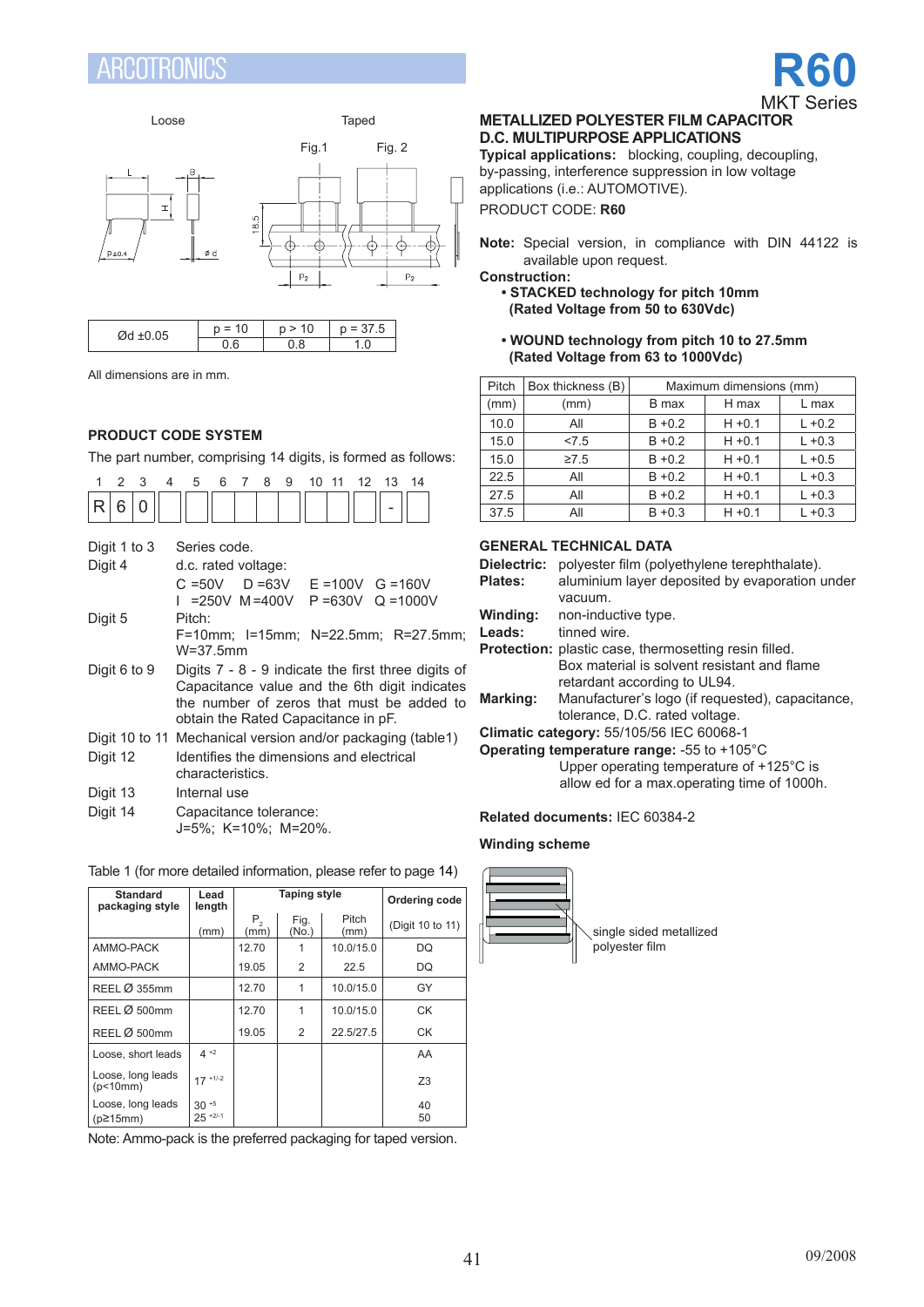

**METALLIZED POLYESTER FILM CAPACITOR** 

**D.C. MULTIPURPOSE APPLICATIONS**

PRODUCT CODE: **R60**

## **STACKED VERSION**

| <b>Rated</b><br>Cap.      |                                                                                                     |             | 50Vdc/30Vac<br>Std dimensions  |      | <b>Max</b><br>dv/dt | Max $K_{\circ}$    | <b>Part Number</b> |  | <b>Rated</b><br>Cap.                                   |     |             | 250Vdc/160Vac<br>Std dimensions |      | <b>Max</b><br>dv/dt | Max $K_{\circ}$    | <b>Part Number</b> |
|---------------------------|-----------------------------------------------------------------------------------------------------|-------------|--------------------------------|------|---------------------|--------------------|--------------------|--|--------------------------------------------------------|-----|-------------|---------------------------------|------|---------------------|--------------------|--------------------|
|                           | B                                                                                                   | H           | L                              | p    | $(V/\mu s)$         | $(V^2/\mu s)$      |                    |  |                                                        | B   | H           |                                 | p    | $(V/\mu s)$         | $(V^2/\mu s)$      |                    |
| $1.5 \mu F$               | 4.0                                                                                                 | 9.0         | 13.0                           | 10.0 | 30                  | 3 E3               | R60CF4150--6--     |  | $0.10 \mu F$                                           | 4.0 | 9.0         | 13.0                            | 10.0 | 150                 | 75 E3              | R60IF 3100--6--    |
| $2.2 \text{ }\mu\text{F}$ | 4.0                                                                                                 | 9.0         | 13.0                           | 10.0 | 30                  | 3 E3               | R60CF4220--6--     |  | $0.15 \mu F$                                           | 4.0 | 9.0         | 13.0                            | 10.0 | 150                 | 75 E3              | R60IF 3150--6--    |
| $3.3 \mu F$               | 5.0                                                                                                 | 11.0        | 13.0                           | 10.0 | 30                  | 3 E3               | R60CF4330--6--     |  | $0.22 \mu F$                                           | 5.0 | 11.0        | 13.0                            | 10.0 | 150                 | 75 E3              | R60IF 3220--6--    |
| 4.7 $\mu$ F               | 6.0                                                                                                 | 12.0        | 13.0                           | 10.0 | 30                  | 3 E3               | R60CF4470--6--     |  | $0.33 \mu F$                                           | 5.0 | 11.0        | 13.0                            | 10.0 | 150                 | 75 E3              | R60IF 3330--6--    |
| 5.6 µF                    | 6.0                                                                                                 | 12.0        | 13.0                           | 10.0 | 30                  | 3 E3               | R60CF4560--6--     |  | $0.47 \text{ uF}$                                      | 6.0 | 12.0        | 13.0                            | 10.0 | 150                 | 75 E3              | R60IF 3470--6--    |
| <b>Rated</b><br>Cap.      |                                                                                                     |             | 63Vdc/40Vac<br>Std dimensions  |      | <b>Max</b><br>dv/dt | Max $K_{a}$        | <b>Part Number</b> |  | <b>Rated</b><br>Cap.                                   |     |             | 400Vdc/200Vac<br>Std dimensions |      | <b>Max</b><br>dv/dt | Max K <sub>o</sub> | <b>Part Number</b> |
|                           | B                                                                                                   | н           | L                              | p    | $(V/\mu s)$         | $(V^2/\mu s)$      |                    |  |                                                        | B   | H           |                                 | p    | $(V/\mu s)$         | $(V^2/\mu s)$      |                    |
| $1.0 \mu F$               | 4.0                                                                                                 | 9.0         | 13.0                           | 10.0 | 50                  | 6.3 E3             | R60DF4100--6--     |  | $0.033 \mu F$                                          | 4.0 | 9.0         | 13.0                            | 10.0 | 175                 | 140 E3             | R60MF2330--6--     |
| $1.5 \mu F$               | 5.0                                                                                                 | 11.0        | 13.0                           | 10.0 | 50                  | 6.3 E3             | R60DF4150--6--     |  | $0.047 \mu F$                                          | 4.0 | 9.0         | 13.0                            | 10.0 | 175                 | 140 E3             | R60MF2470--6--     |
| $2.2 \mu F$               | 5.0                                                                                                 | 11.0        | 13.0                           | 10.0 | 50                  | 6.3 E3             | R60DF4220--6--     |  | $0.068 \mu F$                                          | 4.0 | 9.0         | 13.0                            | 10.0 | 175                 | 140 E3             | R60MF2680--6--     |
| $3.3 \mu F$               | 6.0                                                                                                 |             | $12.0$ 13.0                    | 10.0 | 50                  | 6.3 E3             | R60DF4330--6--     |  | $0.10 \mu F$                                           | 5.0 | 11.0        | 13.0                            | 10.0 | 175                 | 140 E3             | R60MF3100--6--     |
| <b>Rated</b>              |                                                                                                     |             | 100Vdc/63Vac                   |      | <b>Max</b>          | Max K <sub>2</sub> | <b>Part Number</b> |  | $0.15$ $\mu$ F                                         | 6.0 | $12.0$ 13.0 |                                 | 10.0 | 175                 | 140 E3             | R60MF3150--6--     |
| Cap.                      |                                                                                                     |             | Std dimensions                 |      | dv/dt               |                    |                    |  | <b>Rated</b>                                           |     |             | 630Vdc/220Vac                   |      | <b>Max</b>          | Max K <sub>o</sub> | <b>Part Number</b> |
|                           | B                                                                                                   | H           | L                              | p    | $(V/\mu s)$         | $(V^2/\mu s)$      |                    |  | Cap.                                                   |     |             | Std dimensions                  |      | dv/dt               |                    |                    |
| $0.33 \mu F$              | 4.0                                                                                                 | 9.0         | 13.0                           | 10.0 | 75                  | 15 E3              | R60EF3330--6--     |  |                                                        | B   | H           |                                 | p    | $(V/\mu s)$         | $(V^2/\mu s)$      |                    |
| $0.47 \mu F$              | 4.0                                                                                                 | 9.0         | 13.0                           | 10.0 | 75                  | 15 E3              | R60EF3470--6--     |  | $0.010 \mu F$                                          | 4.0 | 9.0         | 13.0                            | 10.0 | 200                 | 250 E3             | R60PF2100--6--     |
| $0.68$ uF                 | 4.0                                                                                                 | 9.0         | 13.0                           | 10.0 | 75                  | 15 E3              | R60EF3680--6--     |  | $0.015 \mu F$                                          | 4.0 | 9.0         | 13.0                            | 10.0 | 200                 | 250 E3             | R60PF2150--6--     |
| $1.0 \text{ }\mu\text{F}$ | 5.0                                                                                                 | 11.0        | 13.0                           | 10.0 | 75                  | 15 E3              | R60EF4100--6--     |  | $0.022 \mu F$                                          | 4.0 | 9.0         | 13.0                            | 10.0 | 200                 | 250 E3             | R60PF 2220--6--    |
| $1.5 \text{ }\mu\text{F}$ |                                                                                                     | $5.0$  11.0 | 13.0 10.0                      |      | 75                  | 15 E3              | R60EF4150--6--     |  | $0.033 \mu F$                                          | 5.0 | 11.0        | 13.0                            | 10.0 | 200                 | 250 E3             | R60PF2330--6--     |
|                           |                                                                                                     |             |                                |      |                     |                    |                    |  | $0.047 \mu F$                                          |     |             | 5.0 11.0 13.0 10.0              |      | 200                 | 250 E3             | R60PF2470--6--     |
| <b>Rated</b><br>Cap.      |                                                                                                     |             | 160Vdc/90Vac<br>Std dimensions |      | <b>Max</b><br>dv/dt | Max K <sub>2</sub> | <b>Part Number</b> |  | Mechanical version and packaging (Table1) __________   |     |             |                                 |      |                     |                    |                    |
|                           | B                                                                                                   | H           |                                | p    | $(V/\mu s)$         | $(V^2/\mu s)$      |                    |  | Internal use<br>Tolerance: J (±5%); K (±10%); M (±20%) |     |             |                                 |      |                     |                    |                    |
| $0.22 \mu F$              | 4.0                                                                                                 | 9.0         | 13.0                           | 10.0 | 100                 | 32 E3              | R60GF3220--6--     |  |                                                        |     |             |                                 |      |                     |                    |                    |
| $0.33 \mu F$              | 4.0                                                                                                 | 9.0         | 13.0                           | 10.0 | 100                 | 32 E3              | R60GF3330--6--     |  |                                                        |     |             |                                 |      |                     |                    |                    |
| $0.47 \text{ uF}$         | 5.0                                                                                                 | 11.0        | 13.0                           | 10.0 | 100                 | 32 E3              | R60GF3470--6--     |  |                                                        |     |             |                                 |      |                     |                    |                    |
| $0.68 \mu F$              | 6.0                                                                                                 |             | $12.0$ 13.0                    | 10.0 | 100                 | 32 E3              | R60GF3680--6--     |  |                                                        |     |             |                                 |      |                     |                    |                    |
|                           | Mechanical version and packaging (Table1)<br>Internal use<br>Tolerance: J (±5%); K (±10%); M (±20%) |             |                                |      |                     |                    |                    |  |                                                        |     |             |                                 |      |                     |                    |                    |

All dimensions are in mm.

Note: If the working voltage (V) is lower than the rated voltage ( $V_R$ ), the capacitor may work at higher dv/dt. In this case the maximum value allowed is obtained multiplying the above value (see table dv/dt) with the ratio  $V_R$  /V. The pulse characteristic K<sub>0</sub> depends on the voltage wave-form and in any case it cannot overcome the value given in the above table.

\*Not suitable for across-the-line applications. Please refer to Interference Suppression Capacitors (page 145).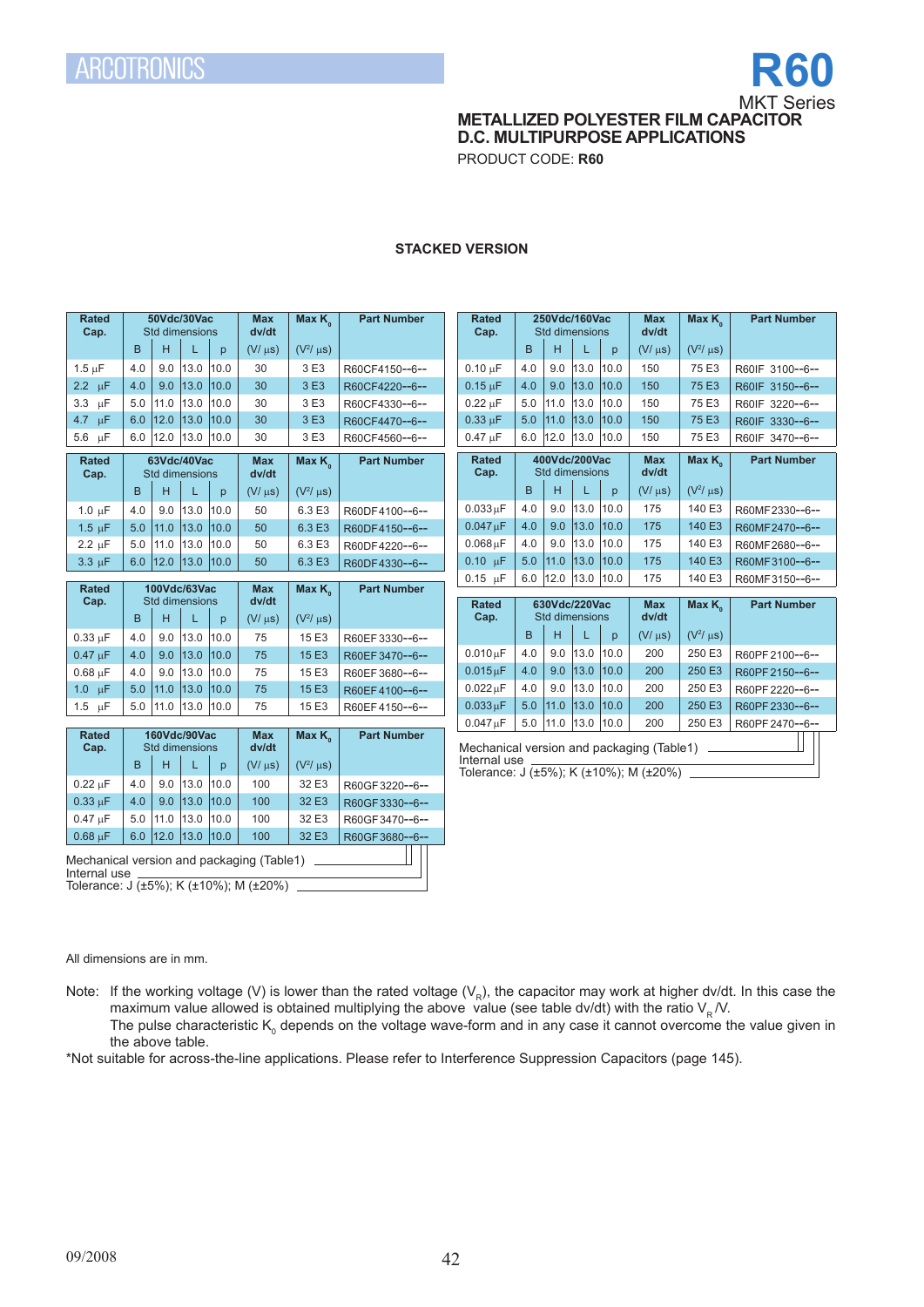# **R60 MKT Series**

# **METALLIZED POLYESTER FILM CAPACITOR D.C. MULTIPURPOSE APPLICATIONS**

PRODUCT CODE: **R60**

**WOUND VERSION**

| $(V^2/\mu s)$<br>B<br>н<br>$(V/\mu s)$<br>$(V^2/\mu s)$<br>B<br>н<br>$(V/\mu s)$<br>L<br>p<br>$\mathsf{p}$<br>$0.68 \mu F$<br>$11.0$   18.0<br>2.5<br>0.32 E3<br>11.0<br>18.0<br>2.90 E3<br>5.0<br>15.0<br>R60DI 3680--3--<br>$0.33 \mu F$<br>5.0<br>15.0<br>9.0<br>R60GI 3330--3--<br>0.32 E3<br>2.90 E3<br>$11.0$   18.0<br>15.0<br>2.5<br>$0.47 \mu F$<br>18.0<br>15.0<br>1.0 $\mu$ F<br>5.0<br>5.0<br>11.0<br>9.0<br>R60DI 4100--3--<br>R60GI 3470--3--<br>11.0<br>18.0<br>15.0<br>2.5<br>0.32 E3<br>11.0<br>18.0<br>15.0<br>9.0<br>2.90 E3<br>1.5 $\mu$ F<br>5.0<br>$0.68 \mu F$<br>5.0<br>R60DI 4150--3--<br>R60GI 3680--3--<br>$2.2 \text{ uF}$<br>$12.0$   18.0<br>15.0<br>2.5<br>0.32 E3<br>7.5<br>13.5<br>18.0<br>15.0<br>2.90 E3<br>6.0<br>1.0 $\mu$ F<br>9.0<br>R60DI 4220--3--<br>R60GI 4100--3--<br>13.5<br> 18.0<br>15.0<br>2.5<br>0.32 E3<br>8.5<br>14.5<br>18.0<br>15.0<br>2.90 E3<br>$3.3 \text{ }\mu\text{F}$<br>7.5<br>1.5 $\mu$ F<br>9.0<br>R60DI 4330--3--<br>R60GI 4150--3--<br>0.32E3<br>9.0<br>12.5<br>18.0<br>15.0<br>2.5<br>1.5 $\mu$ F<br>9.0<br>12.5<br>18.0<br>15.0<br>9.0<br>2.90 E3<br>$3.3 \mu F$<br>R60DI 4330--L--<br>R60GI 4150--L--<br>0.32 E3<br>8.5<br>14.5<br>18.0<br>15.0<br>2.5<br>2.2 $\mu$ F<br>10.0<br>16.0<br>18.0<br>15.0<br>9.0<br>2.90 E3<br>4.7 $\mu$ F<br>R60DI 4470--3--<br>R60GI 4220--3--<br>13.0<br>$12.0$   18.0<br>15.0<br>2.5<br>0.32E3<br>2.2 $\mu$ F<br>13.0<br> 12.0<br>18.0<br>15.0<br>9.0<br>2.90 E3<br>4.7 $\mu$ F<br>R60DI 4470--L--<br>R60GI 4220--L--<br>18.0<br>0.32 E3<br>10.0<br>16.0<br>15.0<br>2.5<br>3.3<br>μF<br>11.0<br>19.0<br>18.0<br>15.0<br>9.0<br>2.90 E3<br>6.8<br>μF<br>R60DI 4680--3--<br>R60GI 4330--3--<br>15.0 26.5<br>22.5<br>0.19 E3<br>1.5<br>15.0<br>26.5<br>3.3<br>μF<br>6.0<br>1.5<br>$\mu$ F<br>6.0<br>22.5<br>5.5<br>1.70 E3<br>R60DN4330--3--<br>R60GN4150--3--<br>22.5<br>16.0<br>26.5<br>1.5<br>0.19 E3<br>2.2<br>7.0<br>16.0<br>26.5<br>22.5<br>5.5<br>1.70 E3<br>4.7 $\mu$ F<br>7.0<br>μF<br>R60DN4470--3--<br>R60GN4220--3--<br>22.5<br> 26.5<br>22.5<br>7.0<br>16.0 26.5<br>1.5<br>0.19E3<br>3.3<br>$\mu$ F<br>8.5<br>17.0<br>5.5<br>1.70 E3<br>$6.8 \mu F$<br>R60DN4680--3--<br>R60GN4330--3--<br>22.5<br>20.0<br>8.5<br>17.0<br>26.5<br>1.5<br>0.19 E3<br>4.7<br>$\mu\text{F}$<br>11.0<br>26.5<br>22.5<br>5.5<br>1.70 E3<br>10.0<br>μF<br>R60DN5100--3--<br>R60GN4470--3--<br> 22.0<br>11.0<br>20.0<br>26.5<br>22.5<br>1.5<br>0.19 E3<br>6.8<br>$\mu$ F<br>13.0<br>26.5<br> 22.5<br>5.5<br>1.70 E3<br>15.0 $\mu$ F<br>R60GN4680--3--<br>R60DN5150--3--<br> 32.0<br>27.5<br>1.0<br>17.0<br>32.0<br>27.5<br>3.0<br>0.96 E3<br>10.0<br>μF<br>9.0<br>17.0<br>0.13E<br>3.3<br>μF<br>9.0<br>R60GR4330--3--<br>R60DR5100--3--<br>$17.0$ 32.0<br>0.13E3<br>$9.0$   17.0<br>32.0<br>0.96 E3<br>15.0 $\mu$ F<br>27.5<br>1.0<br>4.7<br>$\mu$ F<br> 27.5<br>3.0<br>9.0<br>R60DR5150--4--<br>R60GR4470--3--<br>32.0<br>20.0<br>32.0<br>27.5<br>6.8<br>9.0<br>17.0<br>27.5<br>3.0<br>0.96 E3<br>22.0<br>1.0<br>0.13 E3<br>μF<br>μF<br>11.0<br>R60DR5220--4--<br>R60GR4680--4--<br>17.0<br>μF<br>9.0<br>32.0<br>27.5<br>3.0<br>0.96 E3<br>33.0 $\mu$ F<br>13.0<br>$22.0$ 32.0<br> 27.5<br>1.0<br>0.13E3<br>10.0<br>R60DR5330--4--<br>R60GR5100--4--<br>20.0<br>32.0<br>27.5<br>28.0 32.0<br>27.5<br>$\mu$ F<br>11.0<br>3.0<br>0.96 E3<br>14.0<br>1.0<br>0.13 E3<br>15.0<br>47.0 μF<br>R60GR5150--4--<br>R60DR5470--4--<br> 22.0<br>32.0<br>68.0<br>18.0<br>33.0<br> 32.0 <br>27.5<br>1.0<br>0.13E3<br>22.0<br>μF<br>13.0<br>27.5<br>3.0<br>0.96 E3<br>$\mu$ F<br>R60DR5680--4--<br>R60GR5220--4--<br>33.0<br>14.0<br> 28.0 <br>32.0<br>27.5<br>0.96 E3<br>22.0<br>37.0<br> 32.0 <br>27.5<br>1.0<br>0.13 E3<br>μF<br>3.0<br>100.0<br>μF<br>R60GR5330--0--<br>R60DR6100--0--<br>$18.0$ 33.0<br> 32.0 <br>0.10E3<br>47.0 µF<br> 27.5<br>3.0<br>0.96E3<br>22.0<br>$\mu$ F<br>11.0<br>22.0   41.5<br>37.5<br>0.8<br>R60GR5470--0--<br>R60DW5220--3--<br>32.0<br>0.96 E3<br>22.0 41.5<br>68.0<br>$\mu$ F<br>22.0 37.0<br>27.5<br>3.0<br>37.5<br>0.8<br>0.10E3<br>33.0<br>μF<br>11.0<br>R60DW5330--4--<br>R60GR5680--0--<br>13.0<br>24.0   41.5<br>37.5<br>0.10E3<br>$10.0 \text{ }\mu\text{F}$<br>11.0<br> 22.0<br>41.5<br>37.5<br>2.0<br>0.64E3<br>47.0 $\mu$ F<br>0.8<br>R60DW5470--4--<br>R60GW5100--3--<br>$11.0$ 22.0<br>32.0   41.5<br>37.5<br>0.10E3<br>$\mu$ F<br>41.5<br>37.5<br>2.0<br>0.64 E3<br>68.0<br>μF<br>19.0<br>0.8<br>15.0<br>R60DW5680--3--<br>R60GW5150--4--<br> 22.0<br>22.0<br>$\mu$ F<br>11.0<br>41.5<br>37.5<br>2.0<br>0.64E3<br>19.0<br>32.0   41.5<br>37.5<br>0.8<br>0.10E3<br>100.0<br>$\mu$ F<br>R60DW6100--4--<br>R60GW5220--4--<br>13.0 24.0<br>41.5<br>37.5<br>2.0<br>20.0<br>40.0 41.5<br>37.5<br>0.10E3<br>33.0<br>μF<br>0.64E3<br>150.0<br>μF<br>0.8<br>R60GW5330--4--<br>R60DW6150--0--<br> 28.5<br>24.0 44.0 41.5 37.5<br>47.0<br>$\mu$ F<br>16.0<br>41.5<br> 37.5<br>2.0<br>0.64E3<br>$\mu$ F<br>0.8<br>0.10E3<br>R60DW6220--0--<br>R60GW5470--4--<br>19.0 32.0<br>μF<br>41.5<br>37.5<br>2.0<br>0.64 E3<br>68.0<br>R60GW5680--0--<br>100Vdc/63Vac<br>Rated<br>Max<br>Max $K_{0}$<br><b>Part Number</b><br>100.0 uF<br>20.0 40.0 41.5 37.5<br>2.0<br>0.64E3<br>R60GW6100--0--<br>Cap.<br>Std dimensions<br>dv/dt<br>150.0 µF<br>30.0 45.0 41.5 37.5<br>2.0<br>0.64 E3<br>R60GW6150 -- 0--<br>B<br>$(V^2/\mu s)$<br>н<br>$(V/\mu s)$<br>L<br>p<br>250Vdc/160Vac<br>Max dv/dt<br>$0.33 \mu F$<br>11.0<br>18.0<br>15.0<br>3.0<br>0.6E3<br>Rated<br>Max $K_{0}$<br><b>Part Number</b><br>5.0<br>R60EI 3330--3--<br><b>Std dimensions</b><br>Cap.<br>18.0<br>$0.47 \mu F$<br>15.0<br>3.0<br>0.6E3<br>5.0<br>11.0<br>R60EI 3470--3--<br>$(V^2/\mu s)$<br>B<br>Н<br>$(V/\mu s)$<br>p<br>$0.68 \mu F$<br>11.0<br>18.0<br>15.0<br>0.6E3<br>5.0<br>3.0<br>R60EI 3680--3--<br>11.0<br>18.0<br>15.0<br>12<br>6.0 E3<br>$0.10 \mu F$<br>5.0<br>$3100 - 3 -$<br>R60II<br>18.0<br>15.0<br>3.0<br>0.6E3<br>1.0 $\mu$ F<br>5.0<br>11.0<br>R60EI 4100--3--<br>$0.15 \mu F$<br>11.0<br>18.0<br>15.0<br>12<br>6.0 E3<br>5.0<br>R60II 3150--3--<br>13.5<br>18.0<br>15.0<br>0.6E3<br>1.5 $\mu$ F<br>7.5<br>3.0<br>R60EI 4150--3--<br>$0.22 \mu F$<br>11.0<br>18.0<br>15.0<br>12<br>6.0 E3<br>5.0<br>R60II 3220--3--<br>18.0<br>2.2 $\mu$ F<br>8.5<br>14.5<br>15.0<br>3.0<br>0.6E3<br>R60EI 4220--3--<br>12<br>$0.33 \text{ }\mu\text{F}$<br>11.0<br>18.0<br>15.0<br>6.0 E3<br>5.0<br>R60II 3330--3--<br>18.0<br>2.2 $\mu$ F<br>9.0<br>12.5<br>15.0<br>0.6E3<br>3.0<br>R60EI 4220--L--<br>12.0<br>18.0<br>15.0<br>12<br>6.0 E3<br>$0.47 \mu F$<br>6.0<br>R60II 3470--3--<br>18.0<br>0.6E3<br>$3.3 \mu F$<br>10.0<br>16.0<br>15.0<br>3.0<br>R60EI 4330--3--<br>$0.68 \mu F$<br>7.5<br>13.5<br>18.0<br>15.0<br>12<br>6.0 E3<br>R60II 3680--3--<br>13.0<br>12.0<br>18.0<br>15.0<br>3.0<br>0.6E3<br>$3.3 \mu F$<br>R60EI 4330--L--<br>12.5<br>12<br>0.68<br>μF<br>9.0<br>18.0<br>15.0<br>6.0 E3<br>R60II 3680--L--<br>4.7 $\mu$ F<br>11.0<br>19.0<br>18.0<br>15.0<br>3.0<br>0.6E3<br>R60EI 4470--3--<br>8.5<br> 14.5<br>1.0<br>$\mu$ F<br>18.0<br>15.0<br>12<br>6.0 E3<br>R60II 4100--3--<br>15.0<br>26.5<br>22.5<br>2.0<br>0.4E3<br>1.5 $\mu$ F<br>6.0<br>R60EN4150--3--<br>1.0<br>μF<br>13.0<br>12.0<br>18.0<br>15.0<br>12<br>6.0 E3<br>R60II 4100--L--<br>26.5<br>22.5<br>$2.2 \text{ }\mu\text{F}$<br>6.0<br>15.0<br>2.0<br>0.4E3<br>1.5<br>μF<br>16.0<br>18.0<br>12<br>6.0 E3<br>R60EN4220--3--<br>10.0<br>15.0<br>R60II 4150--3--<br>26.5<br>22.5<br>3.3<br>16.0<br>2.0<br>0.4E3<br>0.47<br>μF<br>15.0<br>26.5<br>22.5<br>8<br>4.0 E3<br>μF<br>7.0<br>6.0<br>R60EN4330--3--<br>R60IN 3470--3--<br>22.5<br>-uF<br>6.0<br>15.0<br>26.5<br>22.5<br>8<br>4.0 E3<br>8.5<br>17.0<br>26.5<br>2.0<br>0.4E3<br>0.68<br>4.7<br>$\mu$ F<br>R60IN 3680--3--<br>R60EN4470--3--<br>μF<br>15.0<br>26.5<br>22.5<br>26.5<br>22.5<br>1.0<br>6.0<br>8<br>4.0 E3<br>10.0<br>18.5<br>2.0<br>0.4E3<br>R60IN 4100--3--<br>6.8<br>μF<br>R60EN4680--3--<br>μF<br>16.0<br>26.5<br>22.5<br>8<br>4.0 E3<br>1.5<br>7.0<br>R60IN 4150--3--<br>22.0<br> 26.5 <br>22.5<br>10.0 $\mu$ F<br>13.0<br>2.0<br>0.4E3<br>R60EN5100--3--<br>2.2<br>μF<br>10.0<br>18.5 26.5 22.5<br>8<br>4.0 E3<br>R60IN 4220--3--<br>$9.0$   17.0<br>32.0 27.5<br>1.5<br>4.7 $\mu$ F<br>0.3 E3<br>R60ER4470--3--<br>11.0 20.0 26.5 22.5<br>3.3<br>8<br>4.0 E3<br>$\mu$ F<br>R60IN 4330--3--<br>$9.0$   17.0   32.0   27.5<br>$6.8 \mu F$<br>1.5<br>0.3E3<br>R60ER4680--3--<br>9.0 17.0 32.0 27.5<br>5<br>1.5<br>μF<br>2.5 E3<br>R60IR 4150--3--<br>32.0 27.5<br>10.0 $\mu$ F<br>$9.0$   17.0<br>0.3 E3<br>1.5<br>R60ER5100--4--<br>9.0<br>$17.0$ 32.0 27.5<br>2.2<br>μF<br>5<br>2.5E3<br>R60IR 4220--3--<br>11.0 20.0 32.0 27.5<br>15.0 $\mu$ F<br>1.5<br>0.3E3<br>R60ER5150--4--<br>9.0   17.0   32.0   27.5<br>5<br>3.3<br>μF<br>2.5 E3<br>R60IR 4330--4--<br>32.0 27.5<br>13.0 22.0<br>0.3 E3<br>22.0 $\mu$ F<br>1.5<br>R60ER5220--4--<br>$9.0$ 17.0 32.0 27.5<br>4.7<br>μF<br>5<br>2.5E3<br>R60IR 4470--4--<br>14.0 28.0 32.0 27.5<br>33.0 $\mu$ F<br>1.5<br>0.3E3<br>R60ER5330--4--<br>11.0 20.0 32.0 27.5<br>6.8<br>μF<br>5<br>2.5 E3<br>R60IR 4680--4--<br>18.0 33.0<br>32.0 27.5<br>47.0 µF<br>1.5<br>0.3 E3<br>R60ER5470--4--<br>13.0 22.0 32.0 27.5<br>10.0<br>$\mu$ F<br>5<br>2.5E3<br>R60IR 5100--4--<br>22.0 37.0 32.0 27.5<br>68.0 $\mu$ F<br>1.5<br>0.3E3<br>R60ER5680--0--<br>14.0 28.0<br>32.0 27.5<br>15.0<br>μF<br>5<br>2.5 E3<br>R60IR 5150--4--<br>11.0 $ 22.0$<br>41.5 37.5<br>15.0 µF<br>1.0<br>0.2E3<br>R60EW5150--4--<br>22.0<br>18.0 33.0 32.0 27.5<br>5<br>$\mu$ F<br>2.5E3<br>R60IR 5220--0--<br>22.0 µF<br>11.0 22.0 41.5 37.5<br>0.2E3<br>1.0<br>R60EW5220--4--<br>33.0<br>μF<br>22.0 37.0 32.0 27.5<br>5<br>2.5 E3<br>R60IR 5330--0--<br>41.5 37.5<br>$13.0$ 24.0<br>0.2E<br>33.0 µF<br>1.0<br>11.0 22.0 41.5 37.5<br>R60EW5330--4--<br>4.7<br>$\mu$ F<br>$\overline{4}$<br>2.0 E3<br>R60IW 4470--3--<br>47.0 µF<br>16.0 28.5 41.5 37.5<br>0.2E3<br>11.0 22.0 41.5 37.5<br>1.0<br>6.8<br>μF<br>4<br>2.0E3<br>R60EW5470--4--<br>R60IW 4680--4--<br>19.0 32.0 41.5 37.5<br>11.0 22.0 41.5 37.5<br>0.2E<br>10.0<br>2.0E3<br>68.0 µF<br>1.0<br>μF<br>4<br>R60IW 5100--4--<br>R60EW5680--5--<br>13.0 24.0 41.5 37.5<br>15.0<br>μF<br>4<br>2.0 E3<br>100.0 µF<br>20.0 40.0 41.5 37.5<br>0.2E3<br>R60IW 5150--4--<br>1.0<br>R60EW6100--0--<br>16.0 28.5 41.5 37.5<br> 22.0 <br>$\mu$ F<br>$\overline{4}$<br>2.0E3<br>R60IW 5220--4--<br>24.0 44.0 41.5 37.5<br>0.2E3<br>1.0<br>R60EW6150--0--<br>19.0 32.0 41.5 37.5<br>33.0<br>$\mu$ F<br>$\overline{4}$<br>2.0 E3<br>R60IW 5330--4--<br>Mechanical version and packaging (Table1)<br>47.0<br>$\mu$ F<br>$\vert$ 20.0 $\vert$ 40.0 $\vert$ 41.5 $\vert$ 37.5<br>4<br>2.0 E3<br>R60IW 5470--0--<br>Internal use<br>μF 24.0 44.0 41.5 37.5<br>4<br>2.0E<br>68.0<br>R60IW 5680--0--<br>Tolerance: J (±5%); K (±10%); M (±20%)<br>Mechanical version and packaging (Table1) | Rated<br>Cap. | 63Vdc/40Vac<br>Std dimensions | Max dv/dt<br>Max $K_{0}$ | <b>Part Number</b> | Rated<br>Cap. | 160Vdc/90Vac<br><b>Std dimensions</b> | Max dv/dt | Max $K_{\alpha}$ | <b>Part Number</b> |
|--------------------------------------------------------------------------------------------------------------------------------------------------------------------------------------------------------------------------------------------------------------------------------------------------------------------------------------------------------------------------------------------------------------------------------------------------------------------------------------------------------------------------------------------------------------------------------------------------------------------------------------------------------------------------------------------------------------------------------------------------------------------------------------------------------------------------------------------------------------------------------------------------------------------------------------------------------------------------------------------------------------------------------------------------------------------------------------------------------------------------------------------------------------------------------------------------------------------------------------------------------------------------------------------------------------------------------------------------------------------------------------------------------------------------------------------------------------------------------------------------------------------------------------------------------------------------------------------------------------------------------------------------------------------------------------------------------------------------------------------------------------------------------------------------------------------------------------------------------------------------------------------------------------------------------------------------------------------------------------------------------------------------------------------------------------------------------------------------------------------------------------------------------------------------------------------------------------------------------------------------------------------------------------------------------------------------------------------------------------------------------------------------------------------------------------------------------------------------------------------------------------------------------------------------------------------------------------------------------------------------------------------------------------------------------------------------------------------------------------------------------------------------------------------------------------------------------------------------------------------------------------------------------------------------------------------------------------------------------------------------------------------------------------------------------------------------------------------------------------------------------------------------------------------------------------------------------------------------------------------------------------------------------------------------------------------------------------------------------------------------------------------------------------------------------------------------------------------------------------------------------------------------------------------------------------------------------------------------------------------------------------------------------------------------------------------------------------------------------------------------------------------------------------------------------------------------------------------------------------------------------------------------------------------------------------------------------------------------------------------------------------------------------------------------------------------------------------------------------------------------------------------------------------------------------------------------------------------------------------------------------------------------------------------------------------------------------------------------------------------------------------------------------------------------------------------------------------------------------------------------------------------------------------------------------------------------------------------------------------------------------------------------------------------------------------------------------------------------------------------------------------------------------------------------------------------------------------------------------------------------------------------------------------------------------------------------------------------------------------------------------------------------------------------------------------------------------------------------------------------------------------------------------------------------------------------------------------------------------------------------------------------------------------------------------------------------------------------------------------------------------------------------------------------------------------------------------------------------------------------------------------------------------------------------------------------------------------------------------------------------------------------------------------------------------------------------------------------------------------------------------------------------------------------------------------------------------------------------------------------------------------------------------------------------------------------------------------------------------------------------------------------------------------------------------------------------------------------------------------------------------------------------------------------------------------------------------------------------------------------------------------------------------------------------------------------------------------------------------------------------------------------------------------------------------------------------------------------------------------------------------------------------------------------------------------------------------------------------------------------------------------------------------------------------------------------------------------------------------------------------------------------------------------------------------------------------------------------------------------------------------------------------------------------------------------------------------------------------------------------------------------------------------------------------------------------------------------------------------------------------------------------------------------------------------------------------------------------------------------------------------------------------------------------------------------------------------------------------------------------------------------------------------------------------------------------------------------------------------------------------------------------------------------------------------------------------------------------------------------------------------------------------------------------------------------------------------------------------------------------------------------------------------------------------------------------------------------------------------------------------------------------------------------------------------------------------------------------------------------------------------------------------------------------------------------------------------------------------------------------------------------------------------------------------------------------------------------------------------------------------------------------------------------------------------------------------------------------------------------------------------------------------------------------------------------------------------------------------------------------------------------------------------------------------------------------------------------------------------------------------------------------------------------------------------------------------------------------------------------------------------------------------------------------------------------------------------------------------------------------------------------------------------------------------------------------------------------------------------------------------------------------------------------------------------------------------------------------------------------------------------------------------------------------------------------------------------------------------------------------------------------------------------------------------------------------------------------------------------------------------------------------------------------------------------------------------------------------------------------------------------------------------------------------------------------------------------------------------------------------------------------------------------------------------------------------------------------------------------------------------------------------------------------------------------------------------------------------------------------------------------------------------------------------------------------------------------------------------------------------------------------------------------------------------------------------------------------------------------------------------------------------------------------------------------------------------------------------------------------------------------------------------------------------------------------------------------------------------------------------------------------------------------------------------------------------------------------------------------------------------------------------------------------------------------------------------------------------------------------------------------------------------------------------------------------------------------------------------------------------------------------------------------------------------------------------------------------------------------------------------------------------|---------------|-------------------------------|--------------------------|--------------------|---------------|---------------------------------------|-----------|------------------|--------------------|
|                                                                                                                                                                                                                                                                                                                                                                                                                                                                                                                                                                                                                                                                                                                                                                                                                                                                                                                                                                                                                                                                                                                                                                                                                                                                                                                                                                                                                                                                                                                                                                                                                                                                                                                                                                                                                                                                                                                                                                                                                                                                                                                                                                                                                                                                                                                                                                                                                                                                                                                                                                                                                                                                                                                                                                                                                                                                                                                                                                                                                                                                                                                                                                                                                                                                                                                                                                                                                                                                                                                                                                                                                                                                                                                                                                                                                                                                                                                                                                                                                                                                                                                                                                                                                                                                                                                                                                                                                                                                                                                                                                                                                                                                                                                                                                                                                                                                                                                                                                                                                                                                                                                                                                                                                                                                                                                                                                                                                                                                                                                                                                                                                                                                                                                                                                                                                                                                                                                                                                                                                                                                                                                                                                                                                                                                                                                                                                                                                                                                                                                                                                                                                                                                                                                                                                                                                                                                                                                                                                                                                                                                                                                                                                                                                                                                                                                                                                                                                                                                                                                                                                                                                                                                                                                                                                                                                                                                                                                                                                                                                                                                                                                                                                                                                                                                                                                                                                                                                                                                                                                                                                                                                                                                                                                                                                                                                                                                                                                                                                                                                                                                                                                                                                                                                                                                                                                                                                                                                                                                                                                                                                                                                                                                                                                                                                                                                                                                                                                                                                                                                                                                                                                                                                                                                                                                                                                                                                                                                                                                                                                                                                                                                                                                                                                                                                                                                                                                                            |               |                               |                          |                    |               |                                       |           |                  |                    |
|                                                                                                                                                                                                                                                                                                                                                                                                                                                                                                                                                                                                                                                                                                                                                                                                                                                                                                                                                                                                                                                                                                                                                                                                                                                                                                                                                                                                                                                                                                                                                                                                                                                                                                                                                                                                                                                                                                                                                                                                                                                                                                                                                                                                                                                                                                                                                                                                                                                                                                                                                                                                                                                                                                                                                                                                                                                                                                                                                                                                                                                                                                                                                                                                                                                                                                                                                                                                                                                                                                                                                                                                                                                                                                                                                                                                                                                                                                                                                                                                                                                                                                                                                                                                                                                                                                                                                                                                                                                                                                                                                                                                                                                                                                                                                                                                                                                                                                                                                                                                                                                                                                                                                                                                                                                                                                                                                                                                                                                                                                                                                                                                                                                                                                                                                                                                                                                                                                                                                                                                                                                                                                                                                                                                                                                                                                                                                                                                                                                                                                                                                                                                                                                                                                                                                                                                                                                                                                                                                                                                                                                                                                                                                                                                                                                                                                                                                                                                                                                                                                                                                                                                                                                                                                                                                                                                                                                                                                                                                                                                                                                                                                                                                                                                                                                                                                                                                                                                                                                                                                                                                                                                                                                                                                                                                                                                                                                                                                                                                                                                                                                                                                                                                                                                                                                                                                                                                                                                                                                                                                                                                                                                                                                                                                                                                                                                                                                                                                                                                                                                                                                                                                                                                                                                                                                                                                                                                                                                                                                                                                                                                                                                                                                                                                                                                                                                                                                                                            |               |                               |                          |                    |               |                                       |           |                  |                    |
|                                                                                                                                                                                                                                                                                                                                                                                                                                                                                                                                                                                                                                                                                                                                                                                                                                                                                                                                                                                                                                                                                                                                                                                                                                                                                                                                                                                                                                                                                                                                                                                                                                                                                                                                                                                                                                                                                                                                                                                                                                                                                                                                                                                                                                                                                                                                                                                                                                                                                                                                                                                                                                                                                                                                                                                                                                                                                                                                                                                                                                                                                                                                                                                                                                                                                                                                                                                                                                                                                                                                                                                                                                                                                                                                                                                                                                                                                                                                                                                                                                                                                                                                                                                                                                                                                                                                                                                                                                                                                                                                                                                                                                                                                                                                                                                                                                                                                                                                                                                                                                                                                                                                                                                                                                                                                                                                                                                                                                                                                                                                                                                                                                                                                                                                                                                                                                                                                                                                                                                                                                                                                                                                                                                                                                                                                                                                                                                                                                                                                                                                                                                                                                                                                                                                                                                                                                                                                                                                                                                                                                                                                                                                                                                                                                                                                                                                                                                                                                                                                                                                                                                                                                                                                                                                                                                                                                                                                                                                                                                                                                                                                                                                                                                                                                                                                                                                                                                                                                                                                                                                                                                                                                                                                                                                                                                                                                                                                                                                                                                                                                                                                                                                                                                                                                                                                                                                                                                                                                                                                                                                                                                                                                                                                                                                                                                                                                                                                                                                                                                                                                                                                                                                                                                                                                                                                                                                                                                                                                                                                                                                                                                                                                                                                                                                                                                                                                                                                            |               |                               |                          |                    |               |                                       |           |                  |                    |
|                                                                                                                                                                                                                                                                                                                                                                                                                                                                                                                                                                                                                                                                                                                                                                                                                                                                                                                                                                                                                                                                                                                                                                                                                                                                                                                                                                                                                                                                                                                                                                                                                                                                                                                                                                                                                                                                                                                                                                                                                                                                                                                                                                                                                                                                                                                                                                                                                                                                                                                                                                                                                                                                                                                                                                                                                                                                                                                                                                                                                                                                                                                                                                                                                                                                                                                                                                                                                                                                                                                                                                                                                                                                                                                                                                                                                                                                                                                                                                                                                                                                                                                                                                                                                                                                                                                                                                                                                                                                                                                                                                                                                                                                                                                                                                                                                                                                                                                                                                                                                                                                                                                                                                                                                                                                                                                                                                                                                                                                                                                                                                                                                                                                                                                                                                                                                                                                                                                                                                                                                                                                                                                                                                                                                                                                                                                                                                                                                                                                                                                                                                                                                                                                                                                                                                                                                                                                                                                                                                                                                                                                                                                                                                                                                                                                                                                                                                                                                                                                                                                                                                                                                                                                                                                                                                                                                                                                                                                                                                                                                                                                                                                                                                                                                                                                                                                                                                                                                                                                                                                                                                                                                                                                                                                                                                                                                                                                                                                                                                                                                                                                                                                                                                                                                                                                                                                                                                                                                                                                                                                                                                                                                                                                                                                                                                                                                                                                                                                                                                                                                                                                                                                                                                                                                                                                                                                                                                                                                                                                                                                                                                                                                                                                                                                                                                                                                                                                                            |               |                               |                          |                    |               |                                       |           |                  |                    |
|                                                                                                                                                                                                                                                                                                                                                                                                                                                                                                                                                                                                                                                                                                                                                                                                                                                                                                                                                                                                                                                                                                                                                                                                                                                                                                                                                                                                                                                                                                                                                                                                                                                                                                                                                                                                                                                                                                                                                                                                                                                                                                                                                                                                                                                                                                                                                                                                                                                                                                                                                                                                                                                                                                                                                                                                                                                                                                                                                                                                                                                                                                                                                                                                                                                                                                                                                                                                                                                                                                                                                                                                                                                                                                                                                                                                                                                                                                                                                                                                                                                                                                                                                                                                                                                                                                                                                                                                                                                                                                                                                                                                                                                                                                                                                                                                                                                                                                                                                                                                                                                                                                                                                                                                                                                                                                                                                                                                                                                                                                                                                                                                                                                                                                                                                                                                                                                                                                                                                                                                                                                                                                                                                                                                                                                                                                                                                                                                                                                                                                                                                                                                                                                                                                                                                                                                                                                                                                                                                                                                                                                                                                                                                                                                                                                                                                                                                                                                                                                                                                                                                                                                                                                                                                                                                                                                                                                                                                                                                                                                                                                                                                                                                                                                                                                                                                                                                                                                                                                                                                                                                                                                                                                                                                                                                                                                                                                                                                                                                                                                                                                                                                                                                                                                                                                                                                                                                                                                                                                                                                                                                                                                                                                                                                                                                                                                                                                                                                                                                                                                                                                                                                                                                                                                                                                                                                                                                                                                                                                                                                                                                                                                                                                                                                                                                                                                                                                                                            |               |                               |                          |                    |               |                                       |           |                  |                    |
|                                                                                                                                                                                                                                                                                                                                                                                                                                                                                                                                                                                                                                                                                                                                                                                                                                                                                                                                                                                                                                                                                                                                                                                                                                                                                                                                                                                                                                                                                                                                                                                                                                                                                                                                                                                                                                                                                                                                                                                                                                                                                                                                                                                                                                                                                                                                                                                                                                                                                                                                                                                                                                                                                                                                                                                                                                                                                                                                                                                                                                                                                                                                                                                                                                                                                                                                                                                                                                                                                                                                                                                                                                                                                                                                                                                                                                                                                                                                                                                                                                                                                                                                                                                                                                                                                                                                                                                                                                                                                                                                                                                                                                                                                                                                                                                                                                                                                                                                                                                                                                                                                                                                                                                                                                                                                                                                                                                                                                                                                                                                                                                                                                                                                                                                                                                                                                                                                                                                                                                                                                                                                                                                                                                                                                                                                                                                                                                                                                                                                                                                                                                                                                                                                                                                                                                                                                                                                                                                                                                                                                                                                                                                                                                                                                                                                                                                                                                                                                                                                                                                                                                                                                                                                                                                                                                                                                                                                                                                                                                                                                                                                                                                                                                                                                                                                                                                                                                                                                                                                                                                                                                                                                                                                                                                                                                                                                                                                                                                                                                                                                                                                                                                                                                                                                                                                                                                                                                                                                                                                                                                                                                                                                                                                                                                                                                                                                                                                                                                                                                                                                                                                                                                                                                                                                                                                                                                                                                                                                                                                                                                                                                                                                                                                                                                                                                                                                                                                            |               |                               |                          |                    |               |                                       |           |                  |                    |
|                                                                                                                                                                                                                                                                                                                                                                                                                                                                                                                                                                                                                                                                                                                                                                                                                                                                                                                                                                                                                                                                                                                                                                                                                                                                                                                                                                                                                                                                                                                                                                                                                                                                                                                                                                                                                                                                                                                                                                                                                                                                                                                                                                                                                                                                                                                                                                                                                                                                                                                                                                                                                                                                                                                                                                                                                                                                                                                                                                                                                                                                                                                                                                                                                                                                                                                                                                                                                                                                                                                                                                                                                                                                                                                                                                                                                                                                                                                                                                                                                                                                                                                                                                                                                                                                                                                                                                                                                                                                                                                                                                                                                                                                                                                                                                                                                                                                                                                                                                                                                                                                                                                                                                                                                                                                                                                                                                                                                                                                                                                                                                                                                                                                                                                                                                                                                                                                                                                                                                                                                                                                                                                                                                                                                                                                                                                                                                                                                                                                                                                                                                                                                                                                                                                                                                                                                                                                                                                                                                                                                                                                                                                                                                                                                                                                                                                                                                                                                                                                                                                                                                                                                                                                                                                                                                                                                                                                                                                                                                                                                                                                                                                                                                                                                                                                                                                                                                                                                                                                                                                                                                                                                                                                                                                                                                                                                                                                                                                                                                                                                                                                                                                                                                                                                                                                                                                                                                                                                                                                                                                                                                                                                                                                                                                                                                                                                                                                                                                                                                                                                                                                                                                                                                                                                                                                                                                                                                                                                                                                                                                                                                                                                                                                                                                                                                                                                                                                                            |               |                               |                          |                    |               |                                       |           |                  |                    |
|                                                                                                                                                                                                                                                                                                                                                                                                                                                                                                                                                                                                                                                                                                                                                                                                                                                                                                                                                                                                                                                                                                                                                                                                                                                                                                                                                                                                                                                                                                                                                                                                                                                                                                                                                                                                                                                                                                                                                                                                                                                                                                                                                                                                                                                                                                                                                                                                                                                                                                                                                                                                                                                                                                                                                                                                                                                                                                                                                                                                                                                                                                                                                                                                                                                                                                                                                                                                                                                                                                                                                                                                                                                                                                                                                                                                                                                                                                                                                                                                                                                                                                                                                                                                                                                                                                                                                                                                                                                                                                                                                                                                                                                                                                                                                                                                                                                                                                                                                                                                                                                                                                                                                                                                                                                                                                                                                                                                                                                                                                                                                                                                                                                                                                                                                                                                                                                                                                                                                                                                                                                                                                                                                                                                                                                                                                                                                                                                                                                                                                                                                                                                                                                                                                                                                                                                                                                                                                                                                                                                                                                                                                                                                                                                                                                                                                                                                                                                                                                                                                                                                                                                                                                                                                                                                                                                                                                                                                                                                                                                                                                                                                                                                                                                                                                                                                                                                                                                                                                                                                                                                                                                                                                                                                                                                                                                                                                                                                                                                                                                                                                                                                                                                                                                                                                                                                                                                                                                                                                                                                                                                                                                                                                                                                                                                                                                                                                                                                                                                                                                                                                                                                                                                                                                                                                                                                                                                                                                                                                                                                                                                                                                                                                                                                                                                                                                                                                                                            |               |                               |                          |                    |               |                                       |           |                  |                    |
|                                                                                                                                                                                                                                                                                                                                                                                                                                                                                                                                                                                                                                                                                                                                                                                                                                                                                                                                                                                                                                                                                                                                                                                                                                                                                                                                                                                                                                                                                                                                                                                                                                                                                                                                                                                                                                                                                                                                                                                                                                                                                                                                                                                                                                                                                                                                                                                                                                                                                                                                                                                                                                                                                                                                                                                                                                                                                                                                                                                                                                                                                                                                                                                                                                                                                                                                                                                                                                                                                                                                                                                                                                                                                                                                                                                                                                                                                                                                                                                                                                                                                                                                                                                                                                                                                                                                                                                                                                                                                                                                                                                                                                                                                                                                                                                                                                                                                                                                                                                                                                                                                                                                                                                                                                                                                                                                                                                                                                                                                                                                                                                                                                                                                                                                                                                                                                                                                                                                                                                                                                                                                                                                                                                                                                                                                                                                                                                                                                                                                                                                                                                                                                                                                                                                                                                                                                                                                                                                                                                                                                                                                                                                                                                                                                                                                                                                                                                                                                                                                                                                                                                                                                                                                                                                                                                                                                                                                                                                                                                                                                                                                                                                                                                                                                                                                                                                                                                                                                                                                                                                                                                                                                                                                                                                                                                                                                                                                                                                                                                                                                                                                                                                                                                                                                                                                                                                                                                                                                                                                                                                                                                                                                                                                                                                                                                                                                                                                                                                                                                                                                                                                                                                                                                                                                                                                                                                                                                                                                                                                                                                                                                                                                                                                                                                                                                                                                                                                            |               |                               |                          |                    |               |                                       |           |                  |                    |
|                                                                                                                                                                                                                                                                                                                                                                                                                                                                                                                                                                                                                                                                                                                                                                                                                                                                                                                                                                                                                                                                                                                                                                                                                                                                                                                                                                                                                                                                                                                                                                                                                                                                                                                                                                                                                                                                                                                                                                                                                                                                                                                                                                                                                                                                                                                                                                                                                                                                                                                                                                                                                                                                                                                                                                                                                                                                                                                                                                                                                                                                                                                                                                                                                                                                                                                                                                                                                                                                                                                                                                                                                                                                                                                                                                                                                                                                                                                                                                                                                                                                                                                                                                                                                                                                                                                                                                                                                                                                                                                                                                                                                                                                                                                                                                                                                                                                                                                                                                                                                                                                                                                                                                                                                                                                                                                                                                                                                                                                                                                                                                                                                                                                                                                                                                                                                                                                                                                                                                                                                                                                                                                                                                                                                                                                                                                                                                                                                                                                                                                                                                                                                                                                                                                                                                                                                                                                                                                                                                                                                                                                                                                                                                                                                                                                                                                                                                                                                                                                                                                                                                                                                                                                                                                                                                                                                                                                                                                                                                                                                                                                                                                                                                                                                                                                                                                                                                                                                                                                                                                                                                                                                                                                                                                                                                                                                                                                                                                                                                                                                                                                                                                                                                                                                                                                                                                                                                                                                                                                                                                                                                                                                                                                                                                                                                                                                                                                                                                                                                                                                                                                                                                                                                                                                                                                                                                                                                                                                                                                                                                                                                                                                                                                                                                                                                                                                                                                                            |               |                               |                          |                    |               |                                       |           |                  |                    |
|                                                                                                                                                                                                                                                                                                                                                                                                                                                                                                                                                                                                                                                                                                                                                                                                                                                                                                                                                                                                                                                                                                                                                                                                                                                                                                                                                                                                                                                                                                                                                                                                                                                                                                                                                                                                                                                                                                                                                                                                                                                                                                                                                                                                                                                                                                                                                                                                                                                                                                                                                                                                                                                                                                                                                                                                                                                                                                                                                                                                                                                                                                                                                                                                                                                                                                                                                                                                                                                                                                                                                                                                                                                                                                                                                                                                                                                                                                                                                                                                                                                                                                                                                                                                                                                                                                                                                                                                                                                                                                                                                                                                                                                                                                                                                                                                                                                                                                                                                                                                                                                                                                                                                                                                                                                                                                                                                                                                                                                                                                                                                                                                                                                                                                                                                                                                                                                                                                                                                                                                                                                                                                                                                                                                                                                                                                                                                                                                                                                                                                                                                                                                                                                                                                                                                                                                                                                                                                                                                                                                                                                                                                                                                                                                                                                                                                                                                                                                                                                                                                                                                                                                                                                                                                                                                                                                                                                                                                                                                                                                                                                                                                                                                                                                                                                                                                                                                                                                                                                                                                                                                                                                                                                                                                                                                                                                                                                                                                                                                                                                                                                                                                                                                                                                                                                                                                                                                                                                                                                                                                                                                                                                                                                                                                                                                                                                                                                                                                                                                                                                                                                                                                                                                                                                                                                                                                                                                                                                                                                                                                                                                                                                                                                                                                                                                                                                                                                                                            |               |                               |                          |                    |               |                                       |           |                  |                    |
|                                                                                                                                                                                                                                                                                                                                                                                                                                                                                                                                                                                                                                                                                                                                                                                                                                                                                                                                                                                                                                                                                                                                                                                                                                                                                                                                                                                                                                                                                                                                                                                                                                                                                                                                                                                                                                                                                                                                                                                                                                                                                                                                                                                                                                                                                                                                                                                                                                                                                                                                                                                                                                                                                                                                                                                                                                                                                                                                                                                                                                                                                                                                                                                                                                                                                                                                                                                                                                                                                                                                                                                                                                                                                                                                                                                                                                                                                                                                                                                                                                                                                                                                                                                                                                                                                                                                                                                                                                                                                                                                                                                                                                                                                                                                                                                                                                                                                                                                                                                                                                                                                                                                                                                                                                                                                                                                                                                                                                                                                                                                                                                                                                                                                                                                                                                                                                                                                                                                                                                                                                                                                                                                                                                                                                                                                                                                                                                                                                                                                                                                                                                                                                                                                                                                                                                                                                                                                                                                                                                                                                                                                                                                                                                                                                                                                                                                                                                                                                                                                                                                                                                                                                                                                                                                                                                                                                                                                                                                                                                                                                                                                                                                                                                                                                                                                                                                                                                                                                                                                                                                                                                                                                                                                                                                                                                                                                                                                                                                                                                                                                                                                                                                                                                                                                                                                                                                                                                                                                                                                                                                                                                                                                                                                                                                                                                                                                                                                                                                                                                                                                                                                                                                                                                                                                                                                                                                                                                                                                                                                                                                                                                                                                                                                                                                                                                                                                                                                            |               |                               |                          |                    |               |                                       |           |                  |                    |
|                                                                                                                                                                                                                                                                                                                                                                                                                                                                                                                                                                                                                                                                                                                                                                                                                                                                                                                                                                                                                                                                                                                                                                                                                                                                                                                                                                                                                                                                                                                                                                                                                                                                                                                                                                                                                                                                                                                                                                                                                                                                                                                                                                                                                                                                                                                                                                                                                                                                                                                                                                                                                                                                                                                                                                                                                                                                                                                                                                                                                                                                                                                                                                                                                                                                                                                                                                                                                                                                                                                                                                                                                                                                                                                                                                                                                                                                                                                                                                                                                                                                                                                                                                                                                                                                                                                                                                                                                                                                                                                                                                                                                                                                                                                                                                                                                                                                                                                                                                                                                                                                                                                                                                                                                                                                                                                                                                                                                                                                                                                                                                                                                                                                                                                                                                                                                                                                                                                                                                                                                                                                                                                                                                                                                                                                                                                                                                                                                                                                                                                                                                                                                                                                                                                                                                                                                                                                                                                                                                                                                                                                                                                                                                                                                                                                                                                                                                                                                                                                                                                                                                                                                                                                                                                                                                                                                                                                                                                                                                                                                                                                                                                                                                                                                                                                                                                                                                                                                                                                                                                                                                                                                                                                                                                                                                                                                                                                                                                                                                                                                                                                                                                                                                                                                                                                                                                                                                                                                                                                                                                                                                                                                                                                                                                                                                                                                                                                                                                                                                                                                                                                                                                                                                                                                                                                                                                                                                                                                                                                                                                                                                                                                                                                                                                                                                                                                                                                                            |               |                               |                          |                    |               |                                       |           |                  |                    |
|                                                                                                                                                                                                                                                                                                                                                                                                                                                                                                                                                                                                                                                                                                                                                                                                                                                                                                                                                                                                                                                                                                                                                                                                                                                                                                                                                                                                                                                                                                                                                                                                                                                                                                                                                                                                                                                                                                                                                                                                                                                                                                                                                                                                                                                                                                                                                                                                                                                                                                                                                                                                                                                                                                                                                                                                                                                                                                                                                                                                                                                                                                                                                                                                                                                                                                                                                                                                                                                                                                                                                                                                                                                                                                                                                                                                                                                                                                                                                                                                                                                                                                                                                                                                                                                                                                                                                                                                                                                                                                                                                                                                                                                                                                                                                                                                                                                                                                                                                                                                                                                                                                                                                                                                                                                                                                                                                                                                                                                                                                                                                                                                                                                                                                                                                                                                                                                                                                                                                                                                                                                                                                                                                                                                                                                                                                                                                                                                                                                                                                                                                                                                                                                                                                                                                                                                                                                                                                                                                                                                                                                                                                                                                                                                                                                                                                                                                                                                                                                                                                                                                                                                                                                                                                                                                                                                                                                                                                                                                                                                                                                                                                                                                                                                                                                                                                                                                                                                                                                                                                                                                                                                                                                                                                                                                                                                                                                                                                                                                                                                                                                                                                                                                                                                                                                                                                                                                                                                                                                                                                                                                                                                                                                                                                                                                                                                                                                                                                                                                                                                                                                                                                                                                                                                                                                                                                                                                                                                                                                                                                                                                                                                                                                                                                                                                                                                                                                                                            |               |                               |                          |                    |               |                                       |           |                  |                    |
|                                                                                                                                                                                                                                                                                                                                                                                                                                                                                                                                                                                                                                                                                                                                                                                                                                                                                                                                                                                                                                                                                                                                                                                                                                                                                                                                                                                                                                                                                                                                                                                                                                                                                                                                                                                                                                                                                                                                                                                                                                                                                                                                                                                                                                                                                                                                                                                                                                                                                                                                                                                                                                                                                                                                                                                                                                                                                                                                                                                                                                                                                                                                                                                                                                                                                                                                                                                                                                                                                                                                                                                                                                                                                                                                                                                                                                                                                                                                                                                                                                                                                                                                                                                                                                                                                                                                                                                                                                                                                                                                                                                                                                                                                                                                                                                                                                                                                                                                                                                                                                                                                                                                                                                                                                                                                                                                                                                                                                                                                                                                                                                                                                                                                                                                                                                                                                                                                                                                                                                                                                                                                                                                                                                                                                                                                                                                                                                                                                                                                                                                                                                                                                                                                                                                                                                                                                                                                                                                                                                                                                                                                                                                                                                                                                                                                                                                                                                                                                                                                                                                                                                                                                                                                                                                                                                                                                                                                                                                                                                                                                                                                                                                                                                                                                                                                                                                                                                                                                                                                                                                                                                                                                                                                                                                                                                                                                                                                                                                                                                                                                                                                                                                                                                                                                                                                                                                                                                                                                                                                                                                                                                                                                                                                                                                                                                                                                                                                                                                                                                                                                                                                                                                                                                                                                                                                                                                                                                                                                                                                                                                                                                                                                                                                                                                                                                                                                                                                            |               |                               |                          |                    |               |                                       |           |                  |                    |
|                                                                                                                                                                                                                                                                                                                                                                                                                                                                                                                                                                                                                                                                                                                                                                                                                                                                                                                                                                                                                                                                                                                                                                                                                                                                                                                                                                                                                                                                                                                                                                                                                                                                                                                                                                                                                                                                                                                                                                                                                                                                                                                                                                                                                                                                                                                                                                                                                                                                                                                                                                                                                                                                                                                                                                                                                                                                                                                                                                                                                                                                                                                                                                                                                                                                                                                                                                                                                                                                                                                                                                                                                                                                                                                                                                                                                                                                                                                                                                                                                                                                                                                                                                                                                                                                                                                                                                                                                                                                                                                                                                                                                                                                                                                                                                                                                                                                                                                                                                                                                                                                                                                                                                                                                                                                                                                                                                                                                                                                                                                                                                                                                                                                                                                                                                                                                                                                                                                                                                                                                                                                                                                                                                                                                                                                                                                                                                                                                                                                                                                                                                                                                                                                                                                                                                                                                                                                                                                                                                                                                                                                                                                                                                                                                                                                                                                                                                                                                                                                                                                                                                                                                                                                                                                                                                                                                                                                                                                                                                                                                                                                                                                                                                                                                                                                                                                                                                                                                                                                                                                                                                                                                                                                                                                                                                                                                                                                                                                                                                                                                                                                                                                                                                                                                                                                                                                                                                                                                                                                                                                                                                                                                                                                                                                                                                                                                                                                                                                                                                                                                                                                                                                                                                                                                                                                                                                                                                                                                                                                                                                                                                                                                                                                                                                                                                                                                                                                                            |               |                               |                          |                    |               |                                       |           |                  |                    |
|                                                                                                                                                                                                                                                                                                                                                                                                                                                                                                                                                                                                                                                                                                                                                                                                                                                                                                                                                                                                                                                                                                                                                                                                                                                                                                                                                                                                                                                                                                                                                                                                                                                                                                                                                                                                                                                                                                                                                                                                                                                                                                                                                                                                                                                                                                                                                                                                                                                                                                                                                                                                                                                                                                                                                                                                                                                                                                                                                                                                                                                                                                                                                                                                                                                                                                                                                                                                                                                                                                                                                                                                                                                                                                                                                                                                                                                                                                                                                                                                                                                                                                                                                                                                                                                                                                                                                                                                                                                                                                                                                                                                                                                                                                                                                                                                                                                                                                                                                                                                                                                                                                                                                                                                                                                                                                                                                                                                                                                                                                                                                                                                                                                                                                                                                                                                                                                                                                                                                                                                                                                                                                                                                                                                                                                                                                                                                                                                                                                                                                                                                                                                                                                                                                                                                                                                                                                                                                                                                                                                                                                                                                                                                                                                                                                                                                                                                                                                                                                                                                                                                                                                                                                                                                                                                                                                                                                                                                                                                                                                                                                                                                                                                                                                                                                                                                                                                                                                                                                                                                                                                                                                                                                                                                                                                                                                                                                                                                                                                                                                                                                                                                                                                                                                                                                                                                                                                                                                                                                                                                                                                                                                                                                                                                                                                                                                                                                                                                                                                                                                                                                                                                                                                                                                                                                                                                                                                                                                                                                                                                                                                                                                                                                                                                                                                                                                                                                                                            |               |                               |                          |                    |               |                                       |           |                  |                    |
|                                                                                                                                                                                                                                                                                                                                                                                                                                                                                                                                                                                                                                                                                                                                                                                                                                                                                                                                                                                                                                                                                                                                                                                                                                                                                                                                                                                                                                                                                                                                                                                                                                                                                                                                                                                                                                                                                                                                                                                                                                                                                                                                                                                                                                                                                                                                                                                                                                                                                                                                                                                                                                                                                                                                                                                                                                                                                                                                                                                                                                                                                                                                                                                                                                                                                                                                                                                                                                                                                                                                                                                                                                                                                                                                                                                                                                                                                                                                                                                                                                                                                                                                                                                                                                                                                                                                                                                                                                                                                                                                                                                                                                                                                                                                                                                                                                                                                                                                                                                                                                                                                                                                                                                                                                                                                                                                                                                                                                                                                                                                                                                                                                                                                                                                                                                                                                                                                                                                                                                                                                                                                                                                                                                                                                                                                                                                                                                                                                                                                                                                                                                                                                                                                                                                                                                                                                                                                                                                                                                                                                                                                                                                                                                                                                                                                                                                                                                                                                                                                                                                                                                                                                                                                                                                                                                                                                                                                                                                                                                                                                                                                                                                                                                                                                                                                                                                                                                                                                                                                                                                                                                                                                                                                                                                                                                                                                                                                                                                                                                                                                                                                                                                                                                                                                                                                                                                                                                                                                                                                                                                                                                                                                                                                                                                                                                                                                                                                                                                                                                                                                                                                                                                                                                                                                                                                                                                                                                                                                                                                                                                                                                                                                                                                                                                                                                                                                                                                            |               |                               |                          |                    |               |                                       |           |                  |                    |
|                                                                                                                                                                                                                                                                                                                                                                                                                                                                                                                                                                                                                                                                                                                                                                                                                                                                                                                                                                                                                                                                                                                                                                                                                                                                                                                                                                                                                                                                                                                                                                                                                                                                                                                                                                                                                                                                                                                                                                                                                                                                                                                                                                                                                                                                                                                                                                                                                                                                                                                                                                                                                                                                                                                                                                                                                                                                                                                                                                                                                                                                                                                                                                                                                                                                                                                                                                                                                                                                                                                                                                                                                                                                                                                                                                                                                                                                                                                                                                                                                                                                                                                                                                                                                                                                                                                                                                                                                                                                                                                                                                                                                                                                                                                                                                                                                                                                                                                                                                                                                                                                                                                                                                                                                                                                                                                                                                                                                                                                                                                                                                                                                                                                                                                                                                                                                                                                                                                                                                                                                                                                                                                                                                                                                                                                                                                                                                                                                                                                                                                                                                                                                                                                                                                                                                                                                                                                                                                                                                                                                                                                                                                                                                                                                                                                                                                                                                                                                                                                                                                                                                                                                                                                                                                                                                                                                                                                                                                                                                                                                                                                                                                                                                                                                                                                                                                                                                                                                                                                                                                                                                                                                                                                                                                                                                                                                                                                                                                                                                                                                                                                                                                                                                                                                                                                                                                                                                                                                                                                                                                                                                                                                                                                                                                                                                                                                                                                                                                                                                                                                                                                                                                                                                                                                                                                                                                                                                                                                                                                                                                                                                                                                                                                                                                                                                                                                                                                                            |               |                               |                          |                    |               |                                       |           |                  |                    |
|                                                                                                                                                                                                                                                                                                                                                                                                                                                                                                                                                                                                                                                                                                                                                                                                                                                                                                                                                                                                                                                                                                                                                                                                                                                                                                                                                                                                                                                                                                                                                                                                                                                                                                                                                                                                                                                                                                                                                                                                                                                                                                                                                                                                                                                                                                                                                                                                                                                                                                                                                                                                                                                                                                                                                                                                                                                                                                                                                                                                                                                                                                                                                                                                                                                                                                                                                                                                                                                                                                                                                                                                                                                                                                                                                                                                                                                                                                                                                                                                                                                                                                                                                                                                                                                                                                                                                                                                                                                                                                                                                                                                                                                                                                                                                                                                                                                                                                                                                                                                                                                                                                                                                                                                                                                                                                                                                                                                                                                                                                                                                                                                                                                                                                                                                                                                                                                                                                                                                                                                                                                                                                                                                                                                                                                                                                                                                                                                                                                                                                                                                                                                                                                                                                                                                                                                                                                                                                                                                                                                                                                                                                                                                                                                                                                                                                                                                                                                                                                                                                                                                                                                                                                                                                                                                                                                                                                                                                                                                                                                                                                                                                                                                                                                                                                                                                                                                                                                                                                                                                                                                                                                                                                                                                                                                                                                                                                                                                                                                                                                                                                                                                                                                                                                                                                                                                                                                                                                                                                                                                                                                                                                                                                                                                                                                                                                                                                                                                                                                                                                                                                                                                                                                                                                                                                                                                                                                                                                                                                                                                                                                                                                                                                                                                                                                                                                                                                                                            |               |                               |                          |                    |               |                                       |           |                  |                    |
|                                                                                                                                                                                                                                                                                                                                                                                                                                                                                                                                                                                                                                                                                                                                                                                                                                                                                                                                                                                                                                                                                                                                                                                                                                                                                                                                                                                                                                                                                                                                                                                                                                                                                                                                                                                                                                                                                                                                                                                                                                                                                                                                                                                                                                                                                                                                                                                                                                                                                                                                                                                                                                                                                                                                                                                                                                                                                                                                                                                                                                                                                                                                                                                                                                                                                                                                                                                                                                                                                                                                                                                                                                                                                                                                                                                                                                                                                                                                                                                                                                                                                                                                                                                                                                                                                                                                                                                                                                                                                                                                                                                                                                                                                                                                                                                                                                                                                                                                                                                                                                                                                                                                                                                                                                                                                                                                                                                                                                                                                                                                                                                                                                                                                                                                                                                                                                                                                                                                                                                                                                                                                                                                                                                                                                                                                                                                                                                                                                                                                                                                                                                                                                                                                                                                                                                                                                                                                                                                                                                                                                                                                                                                                                                                                                                                                                                                                                                                                                                                                                                                                                                                                                                                                                                                                                                                                                                                                                                                                                                                                                                                                                                                                                                                                                                                                                                                                                                                                                                                                                                                                                                                                                                                                                                                                                                                                                                                                                                                                                                                                                                                                                                                                                                                                                                                                                                                                                                                                                                                                                                                                                                                                                                                                                                                                                                                                                                                                                                                                                                                                                                                                                                                                                                                                                                                                                                                                                                                                                                                                                                                                                                                                                                                                                                                                                                                                                                                                            |               |                               |                          |                    |               |                                       |           |                  |                    |
|                                                                                                                                                                                                                                                                                                                                                                                                                                                                                                                                                                                                                                                                                                                                                                                                                                                                                                                                                                                                                                                                                                                                                                                                                                                                                                                                                                                                                                                                                                                                                                                                                                                                                                                                                                                                                                                                                                                                                                                                                                                                                                                                                                                                                                                                                                                                                                                                                                                                                                                                                                                                                                                                                                                                                                                                                                                                                                                                                                                                                                                                                                                                                                                                                                                                                                                                                                                                                                                                                                                                                                                                                                                                                                                                                                                                                                                                                                                                                                                                                                                                                                                                                                                                                                                                                                                                                                                                                                                                                                                                                                                                                                                                                                                                                                                                                                                                                                                                                                                                                                                                                                                                                                                                                                                                                                                                                                                                                                                                                                                                                                                                                                                                                                                                                                                                                                                                                                                                                                                                                                                                                                                                                                                                                                                                                                                                                                                                                                                                                                                                                                                                                                                                                                                                                                                                                                                                                                                                                                                                                                                                                                                                                                                                                                                                                                                                                                                                                                                                                                                                                                                                                                                                                                                                                                                                                                                                                                                                                                                                                                                                                                                                                                                                                                                                                                                                                                                                                                                                                                                                                                                                                                                                                                                                                                                                                                                                                                                                                                                                                                                                                                                                                                                                                                                                                                                                                                                                                                                                                                                                                                                                                                                                                                                                                                                                                                                                                                                                                                                                                                                                                                                                                                                                                                                                                                                                                                                                                                                                                                                                                                                                                                                                                                                                                                                                                                                                                            |               |                               |                          |                    |               |                                       |           |                  |                    |
|                                                                                                                                                                                                                                                                                                                                                                                                                                                                                                                                                                                                                                                                                                                                                                                                                                                                                                                                                                                                                                                                                                                                                                                                                                                                                                                                                                                                                                                                                                                                                                                                                                                                                                                                                                                                                                                                                                                                                                                                                                                                                                                                                                                                                                                                                                                                                                                                                                                                                                                                                                                                                                                                                                                                                                                                                                                                                                                                                                                                                                                                                                                                                                                                                                                                                                                                                                                                                                                                                                                                                                                                                                                                                                                                                                                                                                                                                                                                                                                                                                                                                                                                                                                                                                                                                                                                                                                                                                                                                                                                                                                                                                                                                                                                                                                                                                                                                                                                                                                                                                                                                                                                                                                                                                                                                                                                                                                                                                                                                                                                                                                                                                                                                                                                                                                                                                                                                                                                                                                                                                                                                                                                                                                                                                                                                                                                                                                                                                                                                                                                                                                                                                                                                                                                                                                                                                                                                                                                                                                                                                                                                                                                                                                                                                                                                                                                                                                                                                                                                                                                                                                                                                                                                                                                                                                                                                                                                                                                                                                                                                                                                                                                                                                                                                                                                                                                                                                                                                                                                                                                                                                                                                                                                                                                                                                                                                                                                                                                                                                                                                                                                                                                                                                                                                                                                                                                                                                                                                                                                                                                                                                                                                                                                                                                                                                                                                                                                                                                                                                                                                                                                                                                                                                                                                                                                                                                                                                                                                                                                                                                                                                                                                                                                                                                                                                                                                                                                            |               |                               |                          |                    |               |                                       |           |                  |                    |
|                                                                                                                                                                                                                                                                                                                                                                                                                                                                                                                                                                                                                                                                                                                                                                                                                                                                                                                                                                                                                                                                                                                                                                                                                                                                                                                                                                                                                                                                                                                                                                                                                                                                                                                                                                                                                                                                                                                                                                                                                                                                                                                                                                                                                                                                                                                                                                                                                                                                                                                                                                                                                                                                                                                                                                                                                                                                                                                                                                                                                                                                                                                                                                                                                                                                                                                                                                                                                                                                                                                                                                                                                                                                                                                                                                                                                                                                                                                                                                                                                                                                                                                                                                                                                                                                                                                                                                                                                                                                                                                                                                                                                                                                                                                                                                                                                                                                                                                                                                                                                                                                                                                                                                                                                                                                                                                                                                                                                                                                                                                                                                                                                                                                                                                                                                                                                                                                                                                                                                                                                                                                                                                                                                                                                                                                                                                                                                                                                                                                                                                                                                                                                                                                                                                                                                                                                                                                                                                                                                                                                                                                                                                                                                                                                                                                                                                                                                                                                                                                                                                                                                                                                                                                                                                                                                                                                                                                                                                                                                                                                                                                                                                                                                                                                                                                                                                                                                                                                                                                                                                                                                                                                                                                                                                                                                                                                                                                                                                                                                                                                                                                                                                                                                                                                                                                                                                                                                                                                                                                                                                                                                                                                                                                                                                                                                                                                                                                                                                                                                                                                                                                                                                                                                                                                                                                                                                                                                                                                                                                                                                                                                                                                                                                                                                                                                                                                                                                                            |               |                               |                          |                    |               |                                       |           |                  |                    |
|                                                                                                                                                                                                                                                                                                                                                                                                                                                                                                                                                                                                                                                                                                                                                                                                                                                                                                                                                                                                                                                                                                                                                                                                                                                                                                                                                                                                                                                                                                                                                                                                                                                                                                                                                                                                                                                                                                                                                                                                                                                                                                                                                                                                                                                                                                                                                                                                                                                                                                                                                                                                                                                                                                                                                                                                                                                                                                                                                                                                                                                                                                                                                                                                                                                                                                                                                                                                                                                                                                                                                                                                                                                                                                                                                                                                                                                                                                                                                                                                                                                                                                                                                                                                                                                                                                                                                                                                                                                                                                                                                                                                                                                                                                                                                                                                                                                                                                                                                                                                                                                                                                                                                                                                                                                                                                                                                                                                                                                                                                                                                                                                                                                                                                                                                                                                                                                                                                                                                                                                                                                                                                                                                                                                                                                                                                                                                                                                                                                                                                                                                                                                                                                                                                                                                                                                                                                                                                                                                                                                                                                                                                                                                                                                                                                                                                                                                                                                                                                                                                                                                                                                                                                                                                                                                                                                                                                                                                                                                                                                                                                                                                                                                                                                                                                                                                                                                                                                                                                                                                                                                                                                                                                                                                                                                                                                                                                                                                                                                                                                                                                                                                                                                                                                                                                                                                                                                                                                                                                                                                                                                                                                                                                                                                                                                                                                                                                                                                                                                                                                                                                                                                                                                                                                                                                                                                                                                                                                                                                                                                                                                                                                                                                                                                                                                                                                                                                                                            | 220.0         |                               |                          |                    |               |                                       |           |                  |                    |
|                                                                                                                                                                                                                                                                                                                                                                                                                                                                                                                                                                                                                                                                                                                                                                                                                                                                                                                                                                                                                                                                                                                                                                                                                                                                                                                                                                                                                                                                                                                                                                                                                                                                                                                                                                                                                                                                                                                                                                                                                                                                                                                                                                                                                                                                                                                                                                                                                                                                                                                                                                                                                                                                                                                                                                                                                                                                                                                                                                                                                                                                                                                                                                                                                                                                                                                                                                                                                                                                                                                                                                                                                                                                                                                                                                                                                                                                                                                                                                                                                                                                                                                                                                                                                                                                                                                                                                                                                                                                                                                                                                                                                                                                                                                                                                                                                                                                                                                                                                                                                                                                                                                                                                                                                                                                                                                                                                                                                                                                                                                                                                                                                                                                                                                                                                                                                                                                                                                                                                                                                                                                                                                                                                                                                                                                                                                                                                                                                                                                                                                                                                                                                                                                                                                                                                                                                                                                                                                                                                                                                                                                                                                                                                                                                                                                                                                                                                                                                                                                                                                                                                                                                                                                                                                                                                                                                                                                                                                                                                                                                                                                                                                                                                                                                                                                                                                                                                                                                                                                                                                                                                                                                                                                                                                                                                                                                                                                                                                                                                                                                                                                                                                                                                                                                                                                                                                                                                                                                                                                                                                                                                                                                                                                                                                                                                                                                                                                                                                                                                                                                                                                                                                                                                                                                                                                                                                                                                                                                                                                                                                                                                                                                                                                                                                                                                                                                                                                                            |               |                               |                          |                    |               |                                       |           |                  |                    |
|                                                                                                                                                                                                                                                                                                                                                                                                                                                                                                                                                                                                                                                                                                                                                                                                                                                                                                                                                                                                                                                                                                                                                                                                                                                                                                                                                                                                                                                                                                                                                                                                                                                                                                                                                                                                                                                                                                                                                                                                                                                                                                                                                                                                                                                                                                                                                                                                                                                                                                                                                                                                                                                                                                                                                                                                                                                                                                                                                                                                                                                                                                                                                                                                                                                                                                                                                                                                                                                                                                                                                                                                                                                                                                                                                                                                                                                                                                                                                                                                                                                                                                                                                                                                                                                                                                                                                                                                                                                                                                                                                                                                                                                                                                                                                                                                                                                                                                                                                                                                                                                                                                                                                                                                                                                                                                                                                                                                                                                                                                                                                                                                                                                                                                                                                                                                                                                                                                                                                                                                                                                                                                                                                                                                                                                                                                                                                                                                                                                                                                                                                                                                                                                                                                                                                                                                                                                                                                                                                                                                                                                                                                                                                                                                                                                                                                                                                                                                                                                                                                                                                                                                                                                                                                                                                                                                                                                                                                                                                                                                                                                                                                                                                                                                                                                                                                                                                                                                                                                                                                                                                                                                                                                                                                                                                                                                                                                                                                                                                                                                                                                                                                                                                                                                                                                                                                                                                                                                                                                                                                                                                                                                                                                                                                                                                                                                                                                                                                                                                                                                                                                                                                                                                                                                                                                                                                                                                                                                                                                                                                                                                                                                                                                                                                                                                                                                                                                                                            |               |                               |                          |                    |               |                                       |           |                  |                    |
|                                                                                                                                                                                                                                                                                                                                                                                                                                                                                                                                                                                                                                                                                                                                                                                                                                                                                                                                                                                                                                                                                                                                                                                                                                                                                                                                                                                                                                                                                                                                                                                                                                                                                                                                                                                                                                                                                                                                                                                                                                                                                                                                                                                                                                                                                                                                                                                                                                                                                                                                                                                                                                                                                                                                                                                                                                                                                                                                                                                                                                                                                                                                                                                                                                                                                                                                                                                                                                                                                                                                                                                                                                                                                                                                                                                                                                                                                                                                                                                                                                                                                                                                                                                                                                                                                                                                                                                                                                                                                                                                                                                                                                                                                                                                                                                                                                                                                                                                                                                                                                                                                                                                                                                                                                                                                                                                                                                                                                                                                                                                                                                                                                                                                                                                                                                                                                                                                                                                                                                                                                                                                                                                                                                                                                                                                                                                                                                                                                                                                                                                                                                                                                                                                                                                                                                                                                                                                                                                                                                                                                                                                                                                                                                                                                                                                                                                                                                                                                                                                                                                                                                                                                                                                                                                                                                                                                                                                                                                                                                                                                                                                                                                                                                                                                                                                                                                                                                                                                                                                                                                                                                                                                                                                                                                                                                                                                                                                                                                                                                                                                                                                                                                                                                                                                                                                                                                                                                                                                                                                                                                                                                                                                                                                                                                                                                                                                                                                                                                                                                                                                                                                                                                                                                                                                                                                                                                                                                                                                                                                                                                                                                                                                                                                                                                                                                                                                                                                            |               |                               |                          |                    |               |                                       |           |                  |                    |
|                                                                                                                                                                                                                                                                                                                                                                                                                                                                                                                                                                                                                                                                                                                                                                                                                                                                                                                                                                                                                                                                                                                                                                                                                                                                                                                                                                                                                                                                                                                                                                                                                                                                                                                                                                                                                                                                                                                                                                                                                                                                                                                                                                                                                                                                                                                                                                                                                                                                                                                                                                                                                                                                                                                                                                                                                                                                                                                                                                                                                                                                                                                                                                                                                                                                                                                                                                                                                                                                                                                                                                                                                                                                                                                                                                                                                                                                                                                                                                                                                                                                                                                                                                                                                                                                                                                                                                                                                                                                                                                                                                                                                                                                                                                                                                                                                                                                                                                                                                                                                                                                                                                                                                                                                                                                                                                                                                                                                                                                                                                                                                                                                                                                                                                                                                                                                                                                                                                                                                                                                                                                                                                                                                                                                                                                                                                                                                                                                                                                                                                                                                                                                                                                                                                                                                                                                                                                                                                                                                                                                                                                                                                                                                                                                                                                                                                                                                                                                                                                                                                                                                                                                                                                                                                                                                                                                                                                                                                                                                                                                                                                                                                                                                                                                                                                                                                                                                                                                                                                                                                                                                                                                                                                                                                                                                                                                                                                                                                                                                                                                                                                                                                                                                                                                                                                                                                                                                                                                                                                                                                                                                                                                                                                                                                                                                                                                                                                                                                                                                                                                                                                                                                                                                                                                                                                                                                                                                                                                                                                                                                                                                                                                                                                                                                                                                                                                                                                                            |               |                               |                          |                    |               |                                       |           |                  |                    |
|                                                                                                                                                                                                                                                                                                                                                                                                                                                                                                                                                                                                                                                                                                                                                                                                                                                                                                                                                                                                                                                                                                                                                                                                                                                                                                                                                                                                                                                                                                                                                                                                                                                                                                                                                                                                                                                                                                                                                                                                                                                                                                                                                                                                                                                                                                                                                                                                                                                                                                                                                                                                                                                                                                                                                                                                                                                                                                                                                                                                                                                                                                                                                                                                                                                                                                                                                                                                                                                                                                                                                                                                                                                                                                                                                                                                                                                                                                                                                                                                                                                                                                                                                                                                                                                                                                                                                                                                                                                                                                                                                                                                                                                                                                                                                                                                                                                                                                                                                                                                                                                                                                                                                                                                                                                                                                                                                                                                                                                                                                                                                                                                                                                                                                                                                                                                                                                                                                                                                                                                                                                                                                                                                                                                                                                                                                                                                                                                                                                                                                                                                                                                                                                                                                                                                                                                                                                                                                                                                                                                                                                                                                                                                                                                                                                                                                                                                                                                                                                                                                                                                                                                                                                                                                                                                                                                                                                                                                                                                                                                                                                                                                                                                                                                                                                                                                                                                                                                                                                                                                                                                                                                                                                                                                                                                                                                                                                                                                                                                                                                                                                                                                                                                                                                                                                                                                                                                                                                                                                                                                                                                                                                                                                                                                                                                                                                                                                                                                                                                                                                                                                                                                                                                                                                                                                                                                                                                                                                                                                                                                                                                                                                                                                                                                                                                                                                                                                                                            |               |                               |                          |                    |               |                                       |           |                  |                    |
|                                                                                                                                                                                                                                                                                                                                                                                                                                                                                                                                                                                                                                                                                                                                                                                                                                                                                                                                                                                                                                                                                                                                                                                                                                                                                                                                                                                                                                                                                                                                                                                                                                                                                                                                                                                                                                                                                                                                                                                                                                                                                                                                                                                                                                                                                                                                                                                                                                                                                                                                                                                                                                                                                                                                                                                                                                                                                                                                                                                                                                                                                                                                                                                                                                                                                                                                                                                                                                                                                                                                                                                                                                                                                                                                                                                                                                                                                                                                                                                                                                                                                                                                                                                                                                                                                                                                                                                                                                                                                                                                                                                                                                                                                                                                                                                                                                                                                                                                                                                                                                                                                                                                                                                                                                                                                                                                                                                                                                                                                                                                                                                                                                                                                                                                                                                                                                                                                                                                                                                                                                                                                                                                                                                                                                                                                                                                                                                                                                                                                                                                                                                                                                                                                                                                                                                                                                                                                                                                                                                                                                                                                                                                                                                                                                                                                                                                                                                                                                                                                                                                                                                                                                                                                                                                                                                                                                                                                                                                                                                                                                                                                                                                                                                                                                                                                                                                                                                                                                                                                                                                                                                                                                                                                                                                                                                                                                                                                                                                                                                                                                                                                                                                                                                                                                                                                                                                                                                                                                                                                                                                                                                                                                                                                                                                                                                                                                                                                                                                                                                                                                                                                                                                                                                                                                                                                                                                                                                                                                                                                                                                                                                                                                                                                                                                                                                                                                                                                            |               |                               |                          |                    |               |                                       |           |                  |                    |
|                                                                                                                                                                                                                                                                                                                                                                                                                                                                                                                                                                                                                                                                                                                                                                                                                                                                                                                                                                                                                                                                                                                                                                                                                                                                                                                                                                                                                                                                                                                                                                                                                                                                                                                                                                                                                                                                                                                                                                                                                                                                                                                                                                                                                                                                                                                                                                                                                                                                                                                                                                                                                                                                                                                                                                                                                                                                                                                                                                                                                                                                                                                                                                                                                                                                                                                                                                                                                                                                                                                                                                                                                                                                                                                                                                                                                                                                                                                                                                                                                                                                                                                                                                                                                                                                                                                                                                                                                                                                                                                                                                                                                                                                                                                                                                                                                                                                                                                                                                                                                                                                                                                                                                                                                                                                                                                                                                                                                                                                                                                                                                                                                                                                                                                                                                                                                                                                                                                                                                                                                                                                                                                                                                                                                                                                                                                                                                                                                                                                                                                                                                                                                                                                                                                                                                                                                                                                                                                                                                                                                                                                                                                                                                                                                                                                                                                                                                                                                                                                                                                                                                                                                                                                                                                                                                                                                                                                                                                                                                                                                                                                                                                                                                                                                                                                                                                                                                                                                                                                                                                                                                                                                                                                                                                                                                                                                                                                                                                                                                                                                                                                                                                                                                                                                                                                                                                                                                                                                                                                                                                                                                                                                                                                                                                                                                                                                                                                                                                                                                                                                                                                                                                                                                                                                                                                                                                                                                                                                                                                                                                                                                                                                                                                                                                                                                                                                                                                                            |               |                               |                          |                    |               |                                       |           |                  |                    |
|                                                                                                                                                                                                                                                                                                                                                                                                                                                                                                                                                                                                                                                                                                                                                                                                                                                                                                                                                                                                                                                                                                                                                                                                                                                                                                                                                                                                                                                                                                                                                                                                                                                                                                                                                                                                                                                                                                                                                                                                                                                                                                                                                                                                                                                                                                                                                                                                                                                                                                                                                                                                                                                                                                                                                                                                                                                                                                                                                                                                                                                                                                                                                                                                                                                                                                                                                                                                                                                                                                                                                                                                                                                                                                                                                                                                                                                                                                                                                                                                                                                                                                                                                                                                                                                                                                                                                                                                                                                                                                                                                                                                                                                                                                                                                                                                                                                                                                                                                                                                                                                                                                                                                                                                                                                                                                                                                                                                                                                                                                                                                                                                                                                                                                                                                                                                                                                                                                                                                                                                                                                                                                                                                                                                                                                                                                                                                                                                                                                                                                                                                                                                                                                                                                                                                                                                                                                                                                                                                                                                                                                                                                                                                                                                                                                                                                                                                                                                                                                                                                                                                                                                                                                                                                                                                                                                                                                                                                                                                                                                                                                                                                                                                                                                                                                                                                                                                                                                                                                                                                                                                                                                                                                                                                                                                                                                                                                                                                                                                                                                                                                                                                                                                                                                                                                                                                                                                                                                                                                                                                                                                                                                                                                                                                                                                                                                                                                                                                                                                                                                                                                                                                                                                                                                                                                                                                                                                                                                                                                                                                                                                                                                                                                                                                                                                                                                                                                                                            |               |                               |                          |                    |               |                                       |           |                  |                    |
|                                                                                                                                                                                                                                                                                                                                                                                                                                                                                                                                                                                                                                                                                                                                                                                                                                                                                                                                                                                                                                                                                                                                                                                                                                                                                                                                                                                                                                                                                                                                                                                                                                                                                                                                                                                                                                                                                                                                                                                                                                                                                                                                                                                                                                                                                                                                                                                                                                                                                                                                                                                                                                                                                                                                                                                                                                                                                                                                                                                                                                                                                                                                                                                                                                                                                                                                                                                                                                                                                                                                                                                                                                                                                                                                                                                                                                                                                                                                                                                                                                                                                                                                                                                                                                                                                                                                                                                                                                                                                                                                                                                                                                                                                                                                                                                                                                                                                                                                                                                                                                                                                                                                                                                                                                                                                                                                                                                                                                                                                                                                                                                                                                                                                                                                                                                                                                                                                                                                                                                                                                                                                                                                                                                                                                                                                                                                                                                                                                                                                                                                                                                                                                                                                                                                                                                                                                                                                                                                                                                                                                                                                                                                                                                                                                                                                                                                                                                                                                                                                                                                                                                                                                                                                                                                                                                                                                                                                                                                                                                                                                                                                                                                                                                                                                                                                                                                                                                                                                                                                                                                                                                                                                                                                                                                                                                                                                                                                                                                                                                                                                                                                                                                                                                                                                                                                                                                                                                                                                                                                                                                                                                                                                                                                                                                                                                                                                                                                                                                                                                                                                                                                                                                                                                                                                                                                                                                                                                                                                                                                                                                                                                                                                                                                                                                                                                                                                                                                            |               |                               |                          |                    |               |                                       |           |                  |                    |
|                                                                                                                                                                                                                                                                                                                                                                                                                                                                                                                                                                                                                                                                                                                                                                                                                                                                                                                                                                                                                                                                                                                                                                                                                                                                                                                                                                                                                                                                                                                                                                                                                                                                                                                                                                                                                                                                                                                                                                                                                                                                                                                                                                                                                                                                                                                                                                                                                                                                                                                                                                                                                                                                                                                                                                                                                                                                                                                                                                                                                                                                                                                                                                                                                                                                                                                                                                                                                                                                                                                                                                                                                                                                                                                                                                                                                                                                                                                                                                                                                                                                                                                                                                                                                                                                                                                                                                                                                                                                                                                                                                                                                                                                                                                                                                                                                                                                                                                                                                                                                                                                                                                                                                                                                                                                                                                                                                                                                                                                                                                                                                                                                                                                                                                                                                                                                                                                                                                                                                                                                                                                                                                                                                                                                                                                                                                                                                                                                                                                                                                                                                                                                                                                                                                                                                                                                                                                                                                                                                                                                                                                                                                                                                                                                                                                                                                                                                                                                                                                                                                                                                                                                                                                                                                                                                                                                                                                                                                                                                                                                                                                                                                                                                                                                                                                                                                                                                                                                                                                                                                                                                                                                                                                                                                                                                                                                                                                                                                                                                                                                                                                                                                                                                                                                                                                                                                                                                                                                                                                                                                                                                                                                                                                                                                                                                                                                                                                                                                                                                                                                                                                                                                                                                                                                                                                                                                                                                                                                                                                                                                                                                                                                                                                                                                                                                                                                                                                                            |               |                               |                          |                    |               |                                       |           |                  |                    |
|                                                                                                                                                                                                                                                                                                                                                                                                                                                                                                                                                                                                                                                                                                                                                                                                                                                                                                                                                                                                                                                                                                                                                                                                                                                                                                                                                                                                                                                                                                                                                                                                                                                                                                                                                                                                                                                                                                                                                                                                                                                                                                                                                                                                                                                                                                                                                                                                                                                                                                                                                                                                                                                                                                                                                                                                                                                                                                                                                                                                                                                                                                                                                                                                                                                                                                                                                                                                                                                                                                                                                                                                                                                                                                                                                                                                                                                                                                                                                                                                                                                                                                                                                                                                                                                                                                                                                                                                                                                                                                                                                                                                                                                                                                                                                                                                                                                                                                                                                                                                                                                                                                                                                                                                                                                                                                                                                                                                                                                                                                                                                                                                                                                                                                                                                                                                                                                                                                                                                                                                                                                                                                                                                                                                                                                                                                                                                                                                                                                                                                                                                                                                                                                                                                                                                                                                                                                                                                                                                                                                                                                                                                                                                                                                                                                                                                                                                                                                                                                                                                                                                                                                                                                                                                                                                                                                                                                                                                                                                                                                                                                                                                                                                                                                                                                                                                                                                                                                                                                                                                                                                                                                                                                                                                                                                                                                                                                                                                                                                                                                                                                                                                                                                                                                                                                                                                                                                                                                                                                                                                                                                                                                                                                                                                                                                                                                                                                                                                                                                                                                                                                                                                                                                                                                                                                                                                                                                                                                                                                                                                                                                                                                                                                                                                                                                                                                                                                                                            |               |                               |                          |                    |               |                                       |           |                  |                    |
|                                                                                                                                                                                                                                                                                                                                                                                                                                                                                                                                                                                                                                                                                                                                                                                                                                                                                                                                                                                                                                                                                                                                                                                                                                                                                                                                                                                                                                                                                                                                                                                                                                                                                                                                                                                                                                                                                                                                                                                                                                                                                                                                                                                                                                                                                                                                                                                                                                                                                                                                                                                                                                                                                                                                                                                                                                                                                                                                                                                                                                                                                                                                                                                                                                                                                                                                                                                                                                                                                                                                                                                                                                                                                                                                                                                                                                                                                                                                                                                                                                                                                                                                                                                                                                                                                                                                                                                                                                                                                                                                                                                                                                                                                                                                                                                                                                                                                                                                                                                                                                                                                                                                                                                                                                                                                                                                                                                                                                                                                                                                                                                                                                                                                                                                                                                                                                                                                                                                                                                                                                                                                                                                                                                                                                                                                                                                                                                                                                                                                                                                                                                                                                                                                                                                                                                                                                                                                                                                                                                                                                                                                                                                                                                                                                                                                                                                                                                                                                                                                                                                                                                                                                                                                                                                                                                                                                                                                                                                                                                                                                                                                                                                                                                                                                                                                                                                                                                                                                                                                                                                                                                                                                                                                                                                                                                                                                                                                                                                                                                                                                                                                                                                                                                                                                                                                                                                                                                                                                                                                                                                                                                                                                                                                                                                                                                                                                                                                                                                                                                                                                                                                                                                                                                                                                                                                                                                                                                                                                                                                                                                                                                                                                                                                                                                                                                                                                                                                            |               |                               |                          |                    |               |                                       |           |                  |                    |
|                                                                                                                                                                                                                                                                                                                                                                                                                                                                                                                                                                                                                                                                                                                                                                                                                                                                                                                                                                                                                                                                                                                                                                                                                                                                                                                                                                                                                                                                                                                                                                                                                                                                                                                                                                                                                                                                                                                                                                                                                                                                                                                                                                                                                                                                                                                                                                                                                                                                                                                                                                                                                                                                                                                                                                                                                                                                                                                                                                                                                                                                                                                                                                                                                                                                                                                                                                                                                                                                                                                                                                                                                                                                                                                                                                                                                                                                                                                                                                                                                                                                                                                                                                                                                                                                                                                                                                                                                                                                                                                                                                                                                                                                                                                                                                                                                                                                                                                                                                                                                                                                                                                                                                                                                                                                                                                                                                                                                                                                                                                                                                                                                                                                                                                                                                                                                                                                                                                                                                                                                                                                                                                                                                                                                                                                                                                                                                                                                                                                                                                                                                                                                                                                                                                                                                                                                                                                                                                                                                                                                                                                                                                                                                                                                                                                                                                                                                                                                                                                                                                                                                                                                                                                                                                                                                                                                                                                                                                                                                                                                                                                                                                                                                                                                                                                                                                                                                                                                                                                                                                                                                                                                                                                                                                                                                                                                                                                                                                                                                                                                                                                                                                                                                                                                                                                                                                                                                                                                                                                                                                                                                                                                                                                                                                                                                                                                                                                                                                                                                                                                                                                                                                                                                                                                                                                                                                                                                                                                                                                                                                                                                                                                                                                                                                                                                                                                                                                                            |               |                               |                          |                    |               |                                       |           |                  |                    |
|                                                                                                                                                                                                                                                                                                                                                                                                                                                                                                                                                                                                                                                                                                                                                                                                                                                                                                                                                                                                                                                                                                                                                                                                                                                                                                                                                                                                                                                                                                                                                                                                                                                                                                                                                                                                                                                                                                                                                                                                                                                                                                                                                                                                                                                                                                                                                                                                                                                                                                                                                                                                                                                                                                                                                                                                                                                                                                                                                                                                                                                                                                                                                                                                                                                                                                                                                                                                                                                                                                                                                                                                                                                                                                                                                                                                                                                                                                                                                                                                                                                                                                                                                                                                                                                                                                                                                                                                                                                                                                                                                                                                                                                                                                                                                                                                                                                                                                                                                                                                                                                                                                                                                                                                                                                                                                                                                                                                                                                                                                                                                                                                                                                                                                                                                                                                                                                                                                                                                                                                                                                                                                                                                                                                                                                                                                                                                                                                                                                                                                                                                                                                                                                                                                                                                                                                                                                                                                                                                                                                                                                                                                                                                                                                                                                                                                                                                                                                                                                                                                                                                                                                                                                                                                                                                                                                                                                                                                                                                                                                                                                                                                                                                                                                                                                                                                                                                                                                                                                                                                                                                                                                                                                                                                                                                                                                                                                                                                                                                                                                                                                                                                                                                                                                                                                                                                                                                                                                                                                                                                                                                                                                                                                                                                                                                                                                                                                                                                                                                                                                                                                                                                                                                                                                                                                                                                                                                                                                                                                                                                                                                                                                                                                                                                                                                                                                                                                                                            |               |                               |                          |                    |               |                                       |           |                  |                    |
|                                                                                                                                                                                                                                                                                                                                                                                                                                                                                                                                                                                                                                                                                                                                                                                                                                                                                                                                                                                                                                                                                                                                                                                                                                                                                                                                                                                                                                                                                                                                                                                                                                                                                                                                                                                                                                                                                                                                                                                                                                                                                                                                                                                                                                                                                                                                                                                                                                                                                                                                                                                                                                                                                                                                                                                                                                                                                                                                                                                                                                                                                                                                                                                                                                                                                                                                                                                                                                                                                                                                                                                                                                                                                                                                                                                                                                                                                                                                                                                                                                                                                                                                                                                                                                                                                                                                                                                                                                                                                                                                                                                                                                                                                                                                                                                                                                                                                                                                                                                                                                                                                                                                                                                                                                                                                                                                                                                                                                                                                                                                                                                                                                                                                                                                                                                                                                                                                                                                                                                                                                                                                                                                                                                                                                                                                                                                                                                                                                                                                                                                                                                                                                                                                                                                                                                                                                                                                                                                                                                                                                                                                                                                                                                                                                                                                                                                                                                                                                                                                                                                                                                                                                                                                                                                                                                                                                                                                                                                                                                                                                                                                                                                                                                                                                                                                                                                                                                                                                                                                                                                                                                                                                                                                                                                                                                                                                                                                                                                                                                                                                                                                                                                                                                                                                                                                                                                                                                                                                                                                                                                                                                                                                                                                                                                                                                                                                                                                                                                                                                                                                                                                                                                                                                                                                                                                                                                                                                                                                                                                                                                                                                                                                                                                                                                                                                                                                                                                            |               |                               |                          |                    |               |                                       |           |                  |                    |
|                                                                                                                                                                                                                                                                                                                                                                                                                                                                                                                                                                                                                                                                                                                                                                                                                                                                                                                                                                                                                                                                                                                                                                                                                                                                                                                                                                                                                                                                                                                                                                                                                                                                                                                                                                                                                                                                                                                                                                                                                                                                                                                                                                                                                                                                                                                                                                                                                                                                                                                                                                                                                                                                                                                                                                                                                                                                                                                                                                                                                                                                                                                                                                                                                                                                                                                                                                                                                                                                                                                                                                                                                                                                                                                                                                                                                                                                                                                                                                                                                                                                                                                                                                                                                                                                                                                                                                                                                                                                                                                                                                                                                                                                                                                                                                                                                                                                                                                                                                                                                                                                                                                                                                                                                                                                                                                                                                                                                                                                                                                                                                                                                                                                                                                                                                                                                                                                                                                                                                                                                                                                                                                                                                                                                                                                                                                                                                                                                                                                                                                                                                                                                                                                                                                                                                                                                                                                                                                                                                                                                                                                                                                                                                                                                                                                                                                                                                                                                                                                                                                                                                                                                                                                                                                                                                                                                                                                                                                                                                                                                                                                                                                                                                                                                                                                                                                                                                                                                                                                                                                                                                                                                                                                                                                                                                                                                                                                                                                                                                                                                                                                                                                                                                                                                                                                                                                                                                                                                                                                                                                                                                                                                                                                                                                                                                                                                                                                                                                                                                                                                                                                                                                                                                                                                                                                                                                                                                                                                                                                                                                                                                                                                                                                                                                                                                                                                                                                                            |               |                               |                          |                    |               |                                       |           |                  |                    |
|                                                                                                                                                                                                                                                                                                                                                                                                                                                                                                                                                                                                                                                                                                                                                                                                                                                                                                                                                                                                                                                                                                                                                                                                                                                                                                                                                                                                                                                                                                                                                                                                                                                                                                                                                                                                                                                                                                                                                                                                                                                                                                                                                                                                                                                                                                                                                                                                                                                                                                                                                                                                                                                                                                                                                                                                                                                                                                                                                                                                                                                                                                                                                                                                                                                                                                                                                                                                                                                                                                                                                                                                                                                                                                                                                                                                                                                                                                                                                                                                                                                                                                                                                                                                                                                                                                                                                                                                                                                                                                                                                                                                                                                                                                                                                                                                                                                                                                                                                                                                                                                                                                                                                                                                                                                                                                                                                                                                                                                                                                                                                                                                                                                                                                                                                                                                                                                                                                                                                                                                                                                                                                                                                                                                                                                                                                                                                                                                                                                                                                                                                                                                                                                                                                                                                                                                                                                                                                                                                                                                                                                                                                                                                                                                                                                                                                                                                                                                                                                                                                                                                                                                                                                                                                                                                                                                                                                                                                                                                                                                                                                                                                                                                                                                                                                                                                                                                                                                                                                                                                                                                                                                                                                                                                                                                                                                                                                                                                                                                                                                                                                                                                                                                                                                                                                                                                                                                                                                                                                                                                                                                                                                                                                                                                                                                                                                                                                                                                                                                                                                                                                                                                                                                                                                                                                                                                                                                                                                                                                                                                                                                                                                                                                                                                                                                                                                                                                                                            |               |                               |                          |                    |               |                                       |           |                  |                    |
|                                                                                                                                                                                                                                                                                                                                                                                                                                                                                                                                                                                                                                                                                                                                                                                                                                                                                                                                                                                                                                                                                                                                                                                                                                                                                                                                                                                                                                                                                                                                                                                                                                                                                                                                                                                                                                                                                                                                                                                                                                                                                                                                                                                                                                                                                                                                                                                                                                                                                                                                                                                                                                                                                                                                                                                                                                                                                                                                                                                                                                                                                                                                                                                                                                                                                                                                                                                                                                                                                                                                                                                                                                                                                                                                                                                                                                                                                                                                                                                                                                                                                                                                                                                                                                                                                                                                                                                                                                                                                                                                                                                                                                                                                                                                                                                                                                                                                                                                                                                                                                                                                                                                                                                                                                                                                                                                                                                                                                                                                                                                                                                                                                                                                                                                                                                                                                                                                                                                                                                                                                                                                                                                                                                                                                                                                                                                                                                                                                                                                                                                                                                                                                                                                                                                                                                                                                                                                                                                                                                                                                                                                                                                                                                                                                                                                                                                                                                                                                                                                                                                                                                                                                                                                                                                                                                                                                                                                                                                                                                                                                                                                                                                                                                                                                                                                                                                                                                                                                                                                                                                                                                                                                                                                                                                                                                                                                                                                                                                                                                                                                                                                                                                                                                                                                                                                                                                                                                                                                                                                                                                                                                                                                                                                                                                                                                                                                                                                                                                                                                                                                                                                                                                                                                                                                                                                                                                                                                                                                                                                                                                                                                                                                                                                                                                                                                                                                                                                            |               |                               |                          |                    |               |                                       |           |                  |                    |
|                                                                                                                                                                                                                                                                                                                                                                                                                                                                                                                                                                                                                                                                                                                                                                                                                                                                                                                                                                                                                                                                                                                                                                                                                                                                                                                                                                                                                                                                                                                                                                                                                                                                                                                                                                                                                                                                                                                                                                                                                                                                                                                                                                                                                                                                                                                                                                                                                                                                                                                                                                                                                                                                                                                                                                                                                                                                                                                                                                                                                                                                                                                                                                                                                                                                                                                                                                                                                                                                                                                                                                                                                                                                                                                                                                                                                                                                                                                                                                                                                                                                                                                                                                                                                                                                                                                                                                                                                                                                                                                                                                                                                                                                                                                                                                                                                                                                                                                                                                                                                                                                                                                                                                                                                                                                                                                                                                                                                                                                                                                                                                                                                                                                                                                                                                                                                                                                                                                                                                                                                                                                                                                                                                                                                                                                                                                                                                                                                                                                                                                                                                                                                                                                                                                                                                                                                                                                                                                                                                                                                                                                                                                                                                                                                                                                                                                                                                                                                                                                                                                                                                                                                                                                                                                                                                                                                                                                                                                                                                                                                                                                                                                                                                                                                                                                                                                                                                                                                                                                                                                                                                                                                                                                                                                                                                                                                                                                                                                                                                                                                                                                                                                                                                                                                                                                                                                                                                                                                                                                                                                                                                                                                                                                                                                                                                                                                                                                                                                                                                                                                                                                                                                                                                                                                                                                                                                                                                                                                                                                                                                                                                                                                                                                                                                                                                                                                                                                                            |               |                               |                          |                    |               |                                       |           |                  |                    |
|                                                                                                                                                                                                                                                                                                                                                                                                                                                                                                                                                                                                                                                                                                                                                                                                                                                                                                                                                                                                                                                                                                                                                                                                                                                                                                                                                                                                                                                                                                                                                                                                                                                                                                                                                                                                                                                                                                                                                                                                                                                                                                                                                                                                                                                                                                                                                                                                                                                                                                                                                                                                                                                                                                                                                                                                                                                                                                                                                                                                                                                                                                                                                                                                                                                                                                                                                                                                                                                                                                                                                                                                                                                                                                                                                                                                                                                                                                                                                                                                                                                                                                                                                                                                                                                                                                                                                                                                                                                                                                                                                                                                                                                                                                                                                                                                                                                                                                                                                                                                                                                                                                                                                                                                                                                                                                                                                                                                                                                                                                                                                                                                                                                                                                                                                                                                                                                                                                                                                                                                                                                                                                                                                                                                                                                                                                                                                                                                                                                                                                                                                                                                                                                                                                                                                                                                                                                                                                                                                                                                                                                                                                                                                                                                                                                                                                                                                                                                                                                                                                                                                                                                                                                                                                                                                                                                                                                                                                                                                                                                                                                                                                                                                                                                                                                                                                                                                                                                                                                                                                                                                                                                                                                                                                                                                                                                                                                                                                                                                                                                                                                                                                                                                                                                                                                                                                                                                                                                                                                                                                                                                                                                                                                                                                                                                                                                                                                                                                                                                                                                                                                                                                                                                                                                                                                                                                                                                                                                                                                                                                                                                                                                                                                                                                                                                                                                                                                                                            |               |                               |                          |                    |               |                                       |           |                  |                    |
|                                                                                                                                                                                                                                                                                                                                                                                                                                                                                                                                                                                                                                                                                                                                                                                                                                                                                                                                                                                                                                                                                                                                                                                                                                                                                                                                                                                                                                                                                                                                                                                                                                                                                                                                                                                                                                                                                                                                                                                                                                                                                                                                                                                                                                                                                                                                                                                                                                                                                                                                                                                                                                                                                                                                                                                                                                                                                                                                                                                                                                                                                                                                                                                                                                                                                                                                                                                                                                                                                                                                                                                                                                                                                                                                                                                                                                                                                                                                                                                                                                                                                                                                                                                                                                                                                                                                                                                                                                                                                                                                                                                                                                                                                                                                                                                                                                                                                                                                                                                                                                                                                                                                                                                                                                                                                                                                                                                                                                                                                                                                                                                                                                                                                                                                                                                                                                                                                                                                                                                                                                                                                                                                                                                                                                                                                                                                                                                                                                                                                                                                                                                                                                                                                                                                                                                                                                                                                                                                                                                                                                                                                                                                                                                                                                                                                                                                                                                                                                                                                                                                                                                                                                                                                                                                                                                                                                                                                                                                                                                                                                                                                                                                                                                                                                                                                                                                                                                                                                                                                                                                                                                                                                                                                                                                                                                                                                                                                                                                                                                                                                                                                                                                                                                                                                                                                                                                                                                                                                                                                                                                                                                                                                                                                                                                                                                                                                                                                                                                                                                                                                                                                                                                                                                                                                                                                                                                                                                                                                                                                                                                                                                                                                                                                                                                                                                                                                                                                            |               |                               |                          |                    |               |                                       |           |                  |                    |
|                                                                                                                                                                                                                                                                                                                                                                                                                                                                                                                                                                                                                                                                                                                                                                                                                                                                                                                                                                                                                                                                                                                                                                                                                                                                                                                                                                                                                                                                                                                                                                                                                                                                                                                                                                                                                                                                                                                                                                                                                                                                                                                                                                                                                                                                                                                                                                                                                                                                                                                                                                                                                                                                                                                                                                                                                                                                                                                                                                                                                                                                                                                                                                                                                                                                                                                                                                                                                                                                                                                                                                                                                                                                                                                                                                                                                                                                                                                                                                                                                                                                                                                                                                                                                                                                                                                                                                                                                                                                                                                                                                                                                                                                                                                                                                                                                                                                                                                                                                                                                                                                                                                                                                                                                                                                                                                                                                                                                                                                                                                                                                                                                                                                                                                                                                                                                                                                                                                                                                                                                                                                                                                                                                                                                                                                                                                                                                                                                                                                                                                                                                                                                                                                                                                                                                                                                                                                                                                                                                                                                                                                                                                                                                                                                                                                                                                                                                                                                                                                                                                                                                                                                                                                                                                                                                                                                                                                                                                                                                                                                                                                                                                                                                                                                                                                                                                                                                                                                                                                                                                                                                                                                                                                                                                                                                                                                                                                                                                                                                                                                                                                                                                                                                                                                                                                                                                                                                                                                                                                                                                                                                                                                                                                                                                                                                                                                                                                                                                                                                                                                                                                                                                                                                                                                                                                                                                                                                                                                                                                                                                                                                                                                                                                                                                                                                                                                                                                                            |               |                               |                          |                    |               |                                       |           |                  |                    |
|                                                                                                                                                                                                                                                                                                                                                                                                                                                                                                                                                                                                                                                                                                                                                                                                                                                                                                                                                                                                                                                                                                                                                                                                                                                                                                                                                                                                                                                                                                                                                                                                                                                                                                                                                                                                                                                                                                                                                                                                                                                                                                                                                                                                                                                                                                                                                                                                                                                                                                                                                                                                                                                                                                                                                                                                                                                                                                                                                                                                                                                                                                                                                                                                                                                                                                                                                                                                                                                                                                                                                                                                                                                                                                                                                                                                                                                                                                                                                                                                                                                                                                                                                                                                                                                                                                                                                                                                                                                                                                                                                                                                                                                                                                                                                                                                                                                                                                                                                                                                                                                                                                                                                                                                                                                                                                                                                                                                                                                                                                                                                                                                                                                                                                                                                                                                                                                                                                                                                                                                                                                                                                                                                                                                                                                                                                                                                                                                                                                                                                                                                                                                                                                                                                                                                                                                                                                                                                                                                                                                                                                                                                                                                                                                                                                                                                                                                                                                                                                                                                                                                                                                                                                                                                                                                                                                                                                                                                                                                                                                                                                                                                                                                                                                                                                                                                                                                                                                                                                                                                                                                                                                                                                                                                                                                                                                                                                                                                                                                                                                                                                                                                                                                                                                                                                                                                                                                                                                                                                                                                                                                                                                                                                                                                                                                                                                                                                                                                                                                                                                                                                                                                                                                                                                                                                                                                                                                                                                                                                                                                                                                                                                                                                                                                                                                                                                                                                                                            |               |                               |                          |                    |               |                                       |           |                  |                    |
|                                                                                                                                                                                                                                                                                                                                                                                                                                                                                                                                                                                                                                                                                                                                                                                                                                                                                                                                                                                                                                                                                                                                                                                                                                                                                                                                                                                                                                                                                                                                                                                                                                                                                                                                                                                                                                                                                                                                                                                                                                                                                                                                                                                                                                                                                                                                                                                                                                                                                                                                                                                                                                                                                                                                                                                                                                                                                                                                                                                                                                                                                                                                                                                                                                                                                                                                                                                                                                                                                                                                                                                                                                                                                                                                                                                                                                                                                                                                                                                                                                                                                                                                                                                                                                                                                                                                                                                                                                                                                                                                                                                                                                                                                                                                                                                                                                                                                                                                                                                                                                                                                                                                                                                                                                                                                                                                                                                                                                                                                                                                                                                                                                                                                                                                                                                                                                                                                                                                                                                                                                                                                                                                                                                                                                                                                                                                                                                                                                                                                                                                                                                                                                                                                                                                                                                                                                                                                                                                                                                                                                                                                                                                                                                                                                                                                                                                                                                                                                                                                                                                                                                                                                                                                                                                                                                                                                                                                                                                                                                                                                                                                                                                                                                                                                                                                                                                                                                                                                                                                                                                                                                                                                                                                                                                                                                                                                                                                                                                                                                                                                                                                                                                                                                                                                                                                                                                                                                                                                                                                                                                                                                                                                                                                                                                                                                                                                                                                                                                                                                                                                                                                                                                                                                                                                                                                                                                                                                                                                                                                                                                                                                                                                                                                                                                                                                                                                                                                            |               |                               |                          |                    |               |                                       |           |                  |                    |
|                                                                                                                                                                                                                                                                                                                                                                                                                                                                                                                                                                                                                                                                                                                                                                                                                                                                                                                                                                                                                                                                                                                                                                                                                                                                                                                                                                                                                                                                                                                                                                                                                                                                                                                                                                                                                                                                                                                                                                                                                                                                                                                                                                                                                                                                                                                                                                                                                                                                                                                                                                                                                                                                                                                                                                                                                                                                                                                                                                                                                                                                                                                                                                                                                                                                                                                                                                                                                                                                                                                                                                                                                                                                                                                                                                                                                                                                                                                                                                                                                                                                                                                                                                                                                                                                                                                                                                                                                                                                                                                                                                                                                                                                                                                                                                                                                                                                                                                                                                                                                                                                                                                                                                                                                                                                                                                                                                                                                                                                                                                                                                                                                                                                                                                                                                                                                                                                                                                                                                                                                                                                                                                                                                                                                                                                                                                                                                                                                                                                                                                                                                                                                                                                                                                                                                                                                                                                                                                                                                                                                                                                                                                                                                                                                                                                                                                                                                                                                                                                                                                                                                                                                                                                                                                                                                                                                                                                                                                                                                                                                                                                                                                                                                                                                                                                                                                                                                                                                                                                                                                                                                                                                                                                                                                                                                                                                                                                                                                                                                                                                                                                                                                                                                                                                                                                                                                                                                                                                                                                                                                                                                                                                                                                                                                                                                                                                                                                                                                                                                                                                                                                                                                                                                                                                                                                                                                                                                                                                                                                                                                                                                                                                                                                                                                                                                                                                                                                                            |               |                               |                          |                    |               |                                       |           |                  |                    |
|                                                                                                                                                                                                                                                                                                                                                                                                                                                                                                                                                                                                                                                                                                                                                                                                                                                                                                                                                                                                                                                                                                                                                                                                                                                                                                                                                                                                                                                                                                                                                                                                                                                                                                                                                                                                                                                                                                                                                                                                                                                                                                                                                                                                                                                                                                                                                                                                                                                                                                                                                                                                                                                                                                                                                                                                                                                                                                                                                                                                                                                                                                                                                                                                                                                                                                                                                                                                                                                                                                                                                                                                                                                                                                                                                                                                                                                                                                                                                                                                                                                                                                                                                                                                                                                                                                                                                                                                                                                                                                                                                                                                                                                                                                                                                                                                                                                                                                                                                                                                                                                                                                                                                                                                                                                                                                                                                                                                                                                                                                                                                                                                                                                                                                                                                                                                                                                                                                                                                                                                                                                                                                                                                                                                                                                                                                                                                                                                                                                                                                                                                                                                                                                                                                                                                                                                                                                                                                                                                                                                                                                                                                                                                                                                                                                                                                                                                                                                                                                                                                                                                                                                                                                                                                                                                                                                                                                                                                                                                                                                                                                                                                                                                                                                                                                                                                                                                                                                                                                                                                                                                                                                                                                                                                                                                                                                                                                                                                                                                                                                                                                                                                                                                                                                                                                                                                                                                                                                                                                                                                                                                                                                                                                                                                                                                                                                                                                                                                                                                                                                                                                                                                                                                                                                                                                                                                                                                                                                                                                                                                                                                                                                                                                                                                                                                                                                                                                                                            |               |                               |                          |                    |               |                                       |           |                  |                    |
|                                                                                                                                                                                                                                                                                                                                                                                                                                                                                                                                                                                                                                                                                                                                                                                                                                                                                                                                                                                                                                                                                                                                                                                                                                                                                                                                                                                                                                                                                                                                                                                                                                                                                                                                                                                                                                                                                                                                                                                                                                                                                                                                                                                                                                                                                                                                                                                                                                                                                                                                                                                                                                                                                                                                                                                                                                                                                                                                                                                                                                                                                                                                                                                                                                                                                                                                                                                                                                                                                                                                                                                                                                                                                                                                                                                                                                                                                                                                                                                                                                                                                                                                                                                                                                                                                                                                                                                                                                                                                                                                                                                                                                                                                                                                                                                                                                                                                                                                                                                                                                                                                                                                                                                                                                                                                                                                                                                                                                                                                                                                                                                                                                                                                                                                                                                                                                                                                                                                                                                                                                                                                                                                                                                                                                                                                                                                                                                                                                                                                                                                                                                                                                                                                                                                                                                                                                                                                                                                                                                                                                                                                                                                                                                                                                                                                                                                                                                                                                                                                                                                                                                                                                                                                                                                                                                                                                                                                                                                                                                                                                                                                                                                                                                                                                                                                                                                                                                                                                                                                                                                                                                                                                                                                                                                                                                                                                                                                                                                                                                                                                                                                                                                                                                                                                                                                                                                                                                                                                                                                                                                                                                                                                                                                                                                                                                                                                                                                                                                                                                                                                                                                                                                                                                                                                                                                                                                                                                                                                                                                                                                                                                                                                                                                                                                                                                                                                                                                            |               |                               |                          |                    |               |                                       |           |                  |                    |
|                                                                                                                                                                                                                                                                                                                                                                                                                                                                                                                                                                                                                                                                                                                                                                                                                                                                                                                                                                                                                                                                                                                                                                                                                                                                                                                                                                                                                                                                                                                                                                                                                                                                                                                                                                                                                                                                                                                                                                                                                                                                                                                                                                                                                                                                                                                                                                                                                                                                                                                                                                                                                                                                                                                                                                                                                                                                                                                                                                                                                                                                                                                                                                                                                                                                                                                                                                                                                                                                                                                                                                                                                                                                                                                                                                                                                                                                                                                                                                                                                                                                                                                                                                                                                                                                                                                                                                                                                                                                                                                                                                                                                                                                                                                                                                                                                                                                                                                                                                                                                                                                                                                                                                                                                                                                                                                                                                                                                                                                                                                                                                                                                                                                                                                                                                                                                                                                                                                                                                                                                                                                                                                                                                                                                                                                                                                                                                                                                                                                                                                                                                                                                                                                                                                                                                                                                                                                                                                                                                                                                                                                                                                                                                                                                                                                                                                                                                                                                                                                                                                                                                                                                                                                                                                                                                                                                                                                                                                                                                                                                                                                                                                                                                                                                                                                                                                                                                                                                                                                                                                                                                                                                                                                                                                                                                                                                                                                                                                                                                                                                                                                                                                                                                                                                                                                                                                                                                                                                                                                                                                                                                                                                                                                                                                                                                                                                                                                                                                                                                                                                                                                                                                                                                                                                                                                                                                                                                                                                                                                                                                                                                                                                                                                                                                                                                                                                                                                                            |               |                               |                          |                    |               |                                       |           |                  |                    |
|                                                                                                                                                                                                                                                                                                                                                                                                                                                                                                                                                                                                                                                                                                                                                                                                                                                                                                                                                                                                                                                                                                                                                                                                                                                                                                                                                                                                                                                                                                                                                                                                                                                                                                                                                                                                                                                                                                                                                                                                                                                                                                                                                                                                                                                                                                                                                                                                                                                                                                                                                                                                                                                                                                                                                                                                                                                                                                                                                                                                                                                                                                                                                                                                                                                                                                                                                                                                                                                                                                                                                                                                                                                                                                                                                                                                                                                                                                                                                                                                                                                                                                                                                                                                                                                                                                                                                                                                                                                                                                                                                                                                                                                                                                                                                                                                                                                                                                                                                                                                                                                                                                                                                                                                                                                                                                                                                                                                                                                                                                                                                                                                                                                                                                                                                                                                                                                                                                                                                                                                                                                                                                                                                                                                                                                                                                                                                                                                                                                                                                                                                                                                                                                                                                                                                                                                                                                                                                                                                                                                                                                                                                                                                                                                                                                                                                                                                                                                                                                                                                                                                                                                                                                                                                                                                                                                                                                                                                                                                                                                                                                                                                                                                                                                                                                                                                                                                                                                                                                                                                                                                                                                                                                                                                                                                                                                                                                                                                                                                                                                                                                                                                                                                                                                                                                                                                                                                                                                                                                                                                                                                                                                                                                                                                                                                                                                                                                                                                                                                                                                                                                                                                                                                                                                                                                                                                                                                                                                                                                                                                                                                                                                                                                                                                                                                                                                                                                                                            |               |                               |                          |                    |               |                                       |           |                  |                    |
|                                                                                                                                                                                                                                                                                                                                                                                                                                                                                                                                                                                                                                                                                                                                                                                                                                                                                                                                                                                                                                                                                                                                                                                                                                                                                                                                                                                                                                                                                                                                                                                                                                                                                                                                                                                                                                                                                                                                                                                                                                                                                                                                                                                                                                                                                                                                                                                                                                                                                                                                                                                                                                                                                                                                                                                                                                                                                                                                                                                                                                                                                                                                                                                                                                                                                                                                                                                                                                                                                                                                                                                                                                                                                                                                                                                                                                                                                                                                                                                                                                                                                                                                                                                                                                                                                                                                                                                                                                                                                                                                                                                                                                                                                                                                                                                                                                                                                                                                                                                                                                                                                                                                                                                                                                                                                                                                                                                                                                                                                                                                                                                                                                                                                                                                                                                                                                                                                                                                                                                                                                                                                                                                                                                                                                                                                                                                                                                                                                                                                                                                                                                                                                                                                                                                                                                                                                                                                                                                                                                                                                                                                                                                                                                                                                                                                                                                                                                                                                                                                                                                                                                                                                                                                                                                                                                                                                                                                                                                                                                                                                                                                                                                                                                                                                                                                                                                                                                                                                                                                                                                                                                                                                                                                                                                                                                                                                                                                                                                                                                                                                                                                                                                                                                                                                                                                                                                                                                                                                                                                                                                                                                                                                                                                                                                                                                                                                                                                                                                                                                                                                                                                                                                                                                                                                                                                                                                                                                                                                                                                                                                                                                                                                                                                                                                                                                                                                                                                            |               |                               |                          |                    |               |                                       |           |                  |                    |
|                                                                                                                                                                                                                                                                                                                                                                                                                                                                                                                                                                                                                                                                                                                                                                                                                                                                                                                                                                                                                                                                                                                                                                                                                                                                                                                                                                                                                                                                                                                                                                                                                                                                                                                                                                                                                                                                                                                                                                                                                                                                                                                                                                                                                                                                                                                                                                                                                                                                                                                                                                                                                                                                                                                                                                                                                                                                                                                                                                                                                                                                                                                                                                                                                                                                                                                                                                                                                                                                                                                                                                                                                                                                                                                                                                                                                                                                                                                                                                                                                                                                                                                                                                                                                                                                                                                                                                                                                                                                                                                                                                                                                                                                                                                                                                                                                                                                                                                                                                                                                                                                                                                                                                                                                                                                                                                                                                                                                                                                                                                                                                                                                                                                                                                                                                                                                                                                                                                                                                                                                                                                                                                                                                                                                                                                                                                                                                                                                                                                                                                                                                                                                                                                                                                                                                                                                                                                                                                                                                                                                                                                                                                                                                                                                                                                                                                                                                                                                                                                                                                                                                                                                                                                                                                                                                                                                                                                                                                                                                                                                                                                                                                                                                                                                                                                                                                                                                                                                                                                                                                                                                                                                                                                                                                                                                                                                                                                                                                                                                                                                                                                                                                                                                                                                                                                                                                                                                                                                                                                                                                                                                                                                                                                                                                                                                                                                                                                                                                                                                                                                                                                                                                                                                                                                                                                                                                                                                                                                                                                                                                                                                                                                                                                                                                                                                                                                                                                                            | 150.0 µF      |                               |                          |                    |               |                                       |           |                  |                    |
|                                                                                                                                                                                                                                                                                                                                                                                                                                                                                                                                                                                                                                                                                                                                                                                                                                                                                                                                                                                                                                                                                                                                                                                                                                                                                                                                                                                                                                                                                                                                                                                                                                                                                                                                                                                                                                                                                                                                                                                                                                                                                                                                                                                                                                                                                                                                                                                                                                                                                                                                                                                                                                                                                                                                                                                                                                                                                                                                                                                                                                                                                                                                                                                                                                                                                                                                                                                                                                                                                                                                                                                                                                                                                                                                                                                                                                                                                                                                                                                                                                                                                                                                                                                                                                                                                                                                                                                                                                                                                                                                                                                                                                                                                                                                                                                                                                                                                                                                                                                                                                                                                                                                                                                                                                                                                                                                                                                                                                                                                                                                                                                                                                                                                                                                                                                                                                                                                                                                                                                                                                                                                                                                                                                                                                                                                                                                                                                                                                                                                                                                                                                                                                                                                                                                                                                                                                                                                                                                                                                                                                                                                                                                                                                                                                                                                                                                                                                                                                                                                                                                                                                                                                                                                                                                                                                                                                                                                                                                                                                                                                                                                                                                                                                                                                                                                                                                                                                                                                                                                                                                                                                                                                                                                                                                                                                                                                                                                                                                                                                                                                                                                                                                                                                                                                                                                                                                                                                                                                                                                                                                                                                                                                                                                                                                                                                                                                                                                                                                                                                                                                                                                                                                                                                                                                                                                                                                                                                                                                                                                                                                                                                                                                                                                                                                                                                                                                                                                            |               |                               |                          |                    |               |                                       |           |                  |                    |
|                                                                                                                                                                                                                                                                                                                                                                                                                                                                                                                                                                                                                                                                                                                                                                                                                                                                                                                                                                                                                                                                                                                                                                                                                                                                                                                                                                                                                                                                                                                                                                                                                                                                                                                                                                                                                                                                                                                                                                                                                                                                                                                                                                                                                                                                                                                                                                                                                                                                                                                                                                                                                                                                                                                                                                                                                                                                                                                                                                                                                                                                                                                                                                                                                                                                                                                                                                                                                                                                                                                                                                                                                                                                                                                                                                                                                                                                                                                                                                                                                                                                                                                                                                                                                                                                                                                                                                                                                                                                                                                                                                                                                                                                                                                                                                                                                                                                                                                                                                                                                                                                                                                                                                                                                                                                                                                                                                                                                                                                                                                                                                                                                                                                                                                                                                                                                                                                                                                                                                                                                                                                                                                                                                                                                                                                                                                                                                                                                                                                                                                                                                                                                                                                                                                                                                                                                                                                                                                                                                                                                                                                                                                                                                                                                                                                                                                                                                                                                                                                                                                                                                                                                                                                                                                                                                                                                                                                                                                                                                                                                                                                                                                                                                                                                                                                                                                                                                                                                                                                                                                                                                                                                                                                                                                                                                                                                                                                                                                                                                                                                                                                                                                                                                                                                                                                                                                                                                                                                                                                                                                                                                                                                                                                                                                                                                                                                                                                                                                                                                                                                                                                                                                                                                                                                                                                                                                                                                                                                                                                                                                                                                                                                                                                                                                                                                                                                                                                                            |               |                               |                          |                    |               |                                       |           |                  |                    |
|                                                                                                                                                                                                                                                                                                                                                                                                                                                                                                                                                                                                                                                                                                                                                                                                                                                                                                                                                                                                                                                                                                                                                                                                                                                                                                                                                                                                                                                                                                                                                                                                                                                                                                                                                                                                                                                                                                                                                                                                                                                                                                                                                                                                                                                                                                                                                                                                                                                                                                                                                                                                                                                                                                                                                                                                                                                                                                                                                                                                                                                                                                                                                                                                                                                                                                                                                                                                                                                                                                                                                                                                                                                                                                                                                                                                                                                                                                                                                                                                                                                                                                                                                                                                                                                                                                                                                                                                                                                                                                                                                                                                                                                                                                                                                                                                                                                                                                                                                                                                                                                                                                                                                                                                                                                                                                                                                                                                                                                                                                                                                                                                                                                                                                                                                                                                                                                                                                                                                                                                                                                                                                                                                                                                                                                                                                                                                                                                                                                                                                                                                                                                                                                                                                                                                                                                                                                                                                                                                                                                                                                                                                                                                                                                                                                                                                                                                                                                                                                                                                                                                                                                                                                                                                                                                                                                                                                                                                                                                                                                                                                                                                                                                                                                                                                                                                                                                                                                                                                                                                                                                                                                                                                                                                                                                                                                                                                                                                                                                                                                                                                                                                                                                                                                                                                                                                                                                                                                                                                                                                                                                                                                                                                                                                                                                                                                                                                                                                                                                                                                                                                                                                                                                                                                                                                                                                                                                                                                                                                                                                                                                                                                                                                                                                                                                                                                                                                                                            |               |                               |                          |                    |               |                                       |           |                  |                    |

All dimensions are in mm.

Internal use Tolerance: J (±5%); K (±10%); M (±20%)

Note: If the working voltage (V) is lower than the rated voltage (V<sub>R</sub>), the capacitor may work at higher dv/dt. In this case the maximum value allowed is obtained multiplying the above value (see table dv/dt) with the ratio  $V_R$  /V. The pulse characteristic K<sub>0</sub> depends on the voltage wave-form and in any case it cannot overcome the value given in the above table.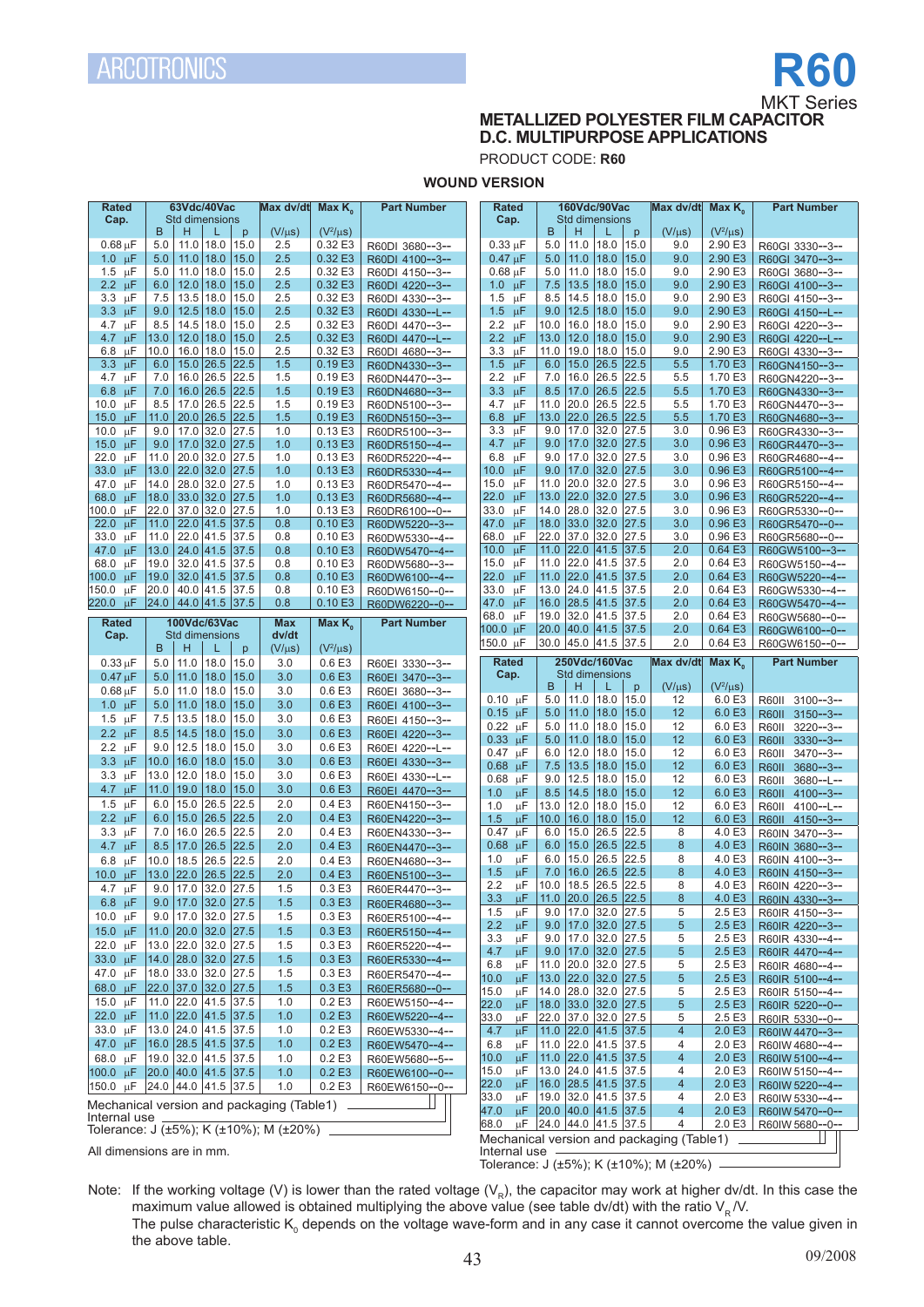

**METALLIZED POLYESTER FILM CAPACITOR D.C. MULTIPURPOSE APPLICATIONS**

PRODUCT CODE: **R60**

# **WOUND VERSION**

| <b>Rated</b><br>Cap.                                              | 400Vdc/200Vac<br><b>Std dimensions</b> |              |              | Max<br>dv/dt | Max K <sub>0</sub> | <b>Part Number</b>                 | Rated<br>Cap.                                                      |            | 630Vdc/220*Vac<br>Std dimensions |              |              | <b>Max</b><br>dv/dt | Max $K_{\alpha}$ | <b>Part Number</b>                 |
|-------------------------------------------------------------------|----------------------------------------|--------------|--------------|--------------|--------------------|------------------------------------|--------------------------------------------------------------------|------------|----------------------------------|--------------|--------------|---------------------|------------------|------------------------------------|
|                                                                   | H<br>B                                 | L            | $\mathsf{D}$ | $(V/\mu s)$  | $(V^2/\mu s)$      |                                    |                                                                    | B          | H                                | L            | p            | $(V/\mu s)$         | $(V^2/\mu s)$    |                                    |
| $0.015$ uF                                                        | 9.0<br>4.0                             | 13.0         | 10.0         | 30.0         | 24.0 E3            | R60MF2150--3--                     | 4700 pF                                                            | 4.0        | 9.0                              | 13.0         | 10.0         | 40                  | 50 E3            | R60PF1470--3--                     |
| $0.022 \,\mu F$                                                   | 9.0<br>4.0                             | 13.0         | 10.0         | 30.0         | 24.0 E3            | R60MF2220--3--                     | 6800 pF                                                            | 4.0        | 9.0                              | 13.0         | 10.0         | 40                  | 50 E3            | R60PF1680--3--                     |
| $0.033 \mu F$                                                     | 9.0<br>4.0                             | 13.0         | 10.0         | 30.0         | 24.0 E3            | R60MF2330--3--                     | $0.010 \mu F$                                                      | 4.0        | 9.0                              | 13.0         | 10.0         | 40                  | 50 E3            | R60PF2100--3--                     |
| $0.047 \mu F$                                                     | 4.0<br>9.0                             | 13.0         | 10.0         | 30.0         | 24.0 E3            | R60MF2470--3--                     | $0.015 \mu F$                                                      | 4.0        | 9.0                              | 13.0         | 10.0         | 40                  | 50 E3            | R60PF2150--3--                     |
| $0.068 \mu F$                                                     | 4.0<br>9.0                             | 13.0         | 10.0         | 30.0         | 24.0 E3            | R60MF2680--4--                     | $0.022 \mu F$                                                      | 4.0        | 9.0                              | 13.0         | 10.0         | 40                  | 50 E3            | R60PF 2220--4--                    |
| $0.068 \,\mu F$                                                   | 11.0<br>5.0                            | 13.0         | 10.0         | 30.0         | 24.0 E3            | R60MF2680--3--                     | $0.022 \mu F$                                                      | 5.0        | 11.0                             | 13.0         | 10.0         | 40                  | 50 E3            | R60PF 2220--3--                    |
| $0.10 \mu F$                                                      | 11.0<br>5.0                            | 13.0         | 10.0         | 30.0         | 24.0 E3            | R60MF3100--4--                     | $0.033 \mu F$                                                      | 5.0        | 11.0                             | 13.0         | 10.0         | 40                  | 50 E3            | R60PF 2330--4--                    |
| $0.10 \text{ }\mu\text{F}$                                        | 6.0<br>12.0<br>12.0<br>6.0             | 13.0<br>13.0 | 10.0<br>10.0 | 30.0<br>30.0 | 24.0 E3<br>24.0 E3 | R60MF3100--3--                     | $0.033 \mu F$<br>$0.047 \mu F$                                     | 6.0<br>6.0 | 12.0<br>12.0                     | 13.0<br>13.0 | 10.0<br>10.0 | 40<br>40            | 50 E3<br>50 E3   | R60PF2330--3--                     |
| $0.15 \mu F$<br>$0.022 \mu F$                                     | 5.0<br>11.0                            | 18.0         | 15.0         | 20.0         | 16.0 E3            | R60MF3150--3--                     | $0.033 \mu F$                                                      | 5.0        | 11.0                             | 18.0         | 15.0         | 25                  | 31 E3            | R60PF 2470--3--                    |
| $0.047 \mu F$                                                     | 5.0<br>11.0                            | 18.0         | 15.0         | 20.0         | 16.0 E3            | R60MI 2220--3--<br>R60MI 2470--3-- | $0.047 \mu F$                                                      | 5.0        | 11.0                             | 18.0         | 15.0         | 25                  | 31 E3            | R60PI 2330--3--                    |
| $0.068 \mu F$                                                     | 5.0<br>11.0                            | 18.0         | 15.0         | 20.0         | 16.0 E3            |                                    | $0.068 \mu F$                                                      | 5.0        | 11.0                             | 18.0         | 15.0         | 25                  | 31 E3            | R60PI 2470--3--                    |
| $0.10 \text{ uF}$                                                 | 5.0<br>11.0                            | 18.0         | 15.0         | 20.0         | 16.0 E3            | R60MI 2680--3--                    |                                                                    | 6.0        | 12.0                             | 18.0         | 15.0         | 25                  | 31 E3            | R60PI 2680--4--<br>R60PI 2680--3-- |
| $0.15 \mu F$                                                      | 11.0<br>5.0                            | 18.0         | 15.0         | 20.0         | 16.0 E3            | R60MI 3100--3--<br>R60MI 3150--3-- | $0.068 \mu F$<br>$0.10 \mu F$                                      | 6.0        | 12.0                             | 18.0         | 15.0         | 25                  | 31 E3            |                                    |
| $0.22 \mu F$                                                      | 5.0<br>11.0                            | 18.0         | 15.0         | 20.0         | 16.0 E3            | R60MI 3220--4--                    | $0.10 \mu F$                                                       | 7.5        | 13.5                             | 18.0         | 15.0         | 25                  | 31 E3            | R60PI 3100--4--                    |
| $0.22 \text{ }\mu\text{F}$                                        | 12.0<br>6.0                            | 18.0         | 15.0         | 20.0         | 16.0 E3            | R60MI 3220--3--                    | $0.10 \mu F$                                                       | 9.0        | 12.5                             | 18.0         | 15.0         | 25                  | 31 E3            | R60PI 3100--3--                    |
| 0.33<br>$\mu$ F                                                   | 13.5<br>7.5                            | 18.0         | 15.0         | 20.0         | 16.0 E3            | R60MI 3330--3--                    | $0.15 \mu F$                                                       | 7.5        | 13.5                             | 18.0         | 15.0         | 25                  | 31 E3            | R60PI 3100--L--<br>R60PI 3150--4-- |
| $0.33 \text{ }\mu\text{F}$                                        | 12.5<br>9.0                            | 18.0         | 15.0         | 20.0         | 16.0 E3            | R60MI 3330--L--                    | $0.15 \mu F$                                                       | 8.5        | 14.5                             | 18.0         | 15.0         | 25                  | 31 E3            | R60PI 3150--3--                    |
| $0.47 \mu F$                                                      | 7.5<br>13.5                            | 18.0         | 15.0         | 20.0         | 16.0 E3            | R60MI 3470--4--                    | $0.22 \mu F$                                                       | 8.5        | 14.5                             | 18.0         | 15.0         | 25                  | 31 E3            | R60PI 3220--4--                    |
| $0.47 \mu F$                                                      | 8.5<br>14.5                            | 18.0         | 15.0         | 20.0         | 16.0 E3            | R60MI 3470--3--                    | $0.22 \mu F$                                                       | 10.0       | 16.0                             | 18.0         | 15.0         | 25                  | 31 E3            | R60PI 3220--3--                    |
| $\mu$ F<br>0.47                                                   | 12.5<br>9.0                            | 18.0         | 15.0         | 20.0         | 16.0 E3            | R60MI 3470--L1-                    | $0.33 \mu F$                                                       | 10.0       | 16.0                             | 18.0         | 15.0         | 25                  | 31 E3            | R60PI 3330--3--                    |
| 0.47<br>μF                                                        | 12.0<br>13.0                           | 18.0         | 15.0         | 20.0         | 16.0 E3            | R60MI 3470--L--                    | $0.10 \text{ }\mu\text{F}$                                         | 6.0        | 15.0                             | 26.5         | 22.5         | 12                  | 15 E3            | R60PN3100--3--                     |
| 0.68<br>μF                                                        | 16.0<br>10.0                           | 18.0         | 15.0         | 20.0         | 16.0 E3            | R60MI 3680--4--                    | $0.15 \mu F$                                                       | 6.0        | 15.0                             | 26.5         | 22.5         | 12                  | 15 E3            | R60PN3150--3--                     |
| 0.68<br>$\mu$ F                                                   | 11.0<br>19.0                           | 18.0         | 15.0         | 20.0         | 16.0 E3            | R60MI 3680--3--                    | $0.22 \text{ }\mu\text{F}$                                         | 6.0        | 15.0                             | 26.5         | 22.5         | 12                  | 15 E3            | R60PN3220--4--                     |
| 0.68<br>$\mu$ F                                                   | 12.0<br>13.0                           | 18.0         | 15.0         | 20.0         | 16.0 E3            | R60MI 3680--L--                    | $0.22 \mu F$                                                       | 7.0        | 16.0                             | 26.5         | 22.5         | 12                  | 15 E3            | R60PN3220--3--                     |
| 1.0<br>μF                                                         | 19.0<br>11.0                           | 18.0         | 15.0         | 20.0         | 16.0 E3            | R60MI 4100--3--                    | $0.33 \mu F$                                                       | 7.0        | 16.0                             | 26.5         | 22.5         | 12                  | 15 E3            | R60PN3330--5--                     |
| 0.22<br>μF                                                        | 6.0<br>15.0                            | 26.5         | 22.5         | 10.0         | 8.0 E3             | R60MN3220--3--                     | $0.33 \text{ }\mu\text{F}$                                         | 8.5        | 17.0                             | 26.5         | 22.5         | 12                  | 15 E3            | R60PN3330--4--                     |
| 0.33<br>$\mu$ F                                                   | 6.0<br>15.0                            | 26.5         | 22.5         | 10.0         | 8.0 E3             | R60MN3330--3--                     | $0.33 \mu F$                                                       | 10.0       | 18.5                             | 26.5         | 22.5         | 12                  | 15 E3            | R60PN3330--3--                     |
| 0.47<br>$\mu$ F                                                   | 15.0<br>6.0                            | 26.5         | 22.5         | 10.0         | 8.0 E3             | R60MN3470--3--                     | $0.47 \mu F$                                                       | 10.0       | 18.5                             | 26.5         | 22.5         | 12                  | 15 E3            | R60PN3470--4--                     |
| 0.68<br>$\mu$ F                                                   | 6.0<br>15.0                            | 26.5         | 22.5         | 10.0         | 8.0 E3             | R60MN3680--4--                     | $0.47 \mu F$                                                       | 11.0       | 20.0                             | 26.5         | 22.5         | 12                  | 15 E3            | R60PN3470--3--                     |
| 0.68<br>μF                                                        | 16.0<br>7.0                            | 26.5         | 22.5         | 10.0         | 8.0 E3             | R60MN3680--3--                     | $0.68$ $\mu$ F                                                     | 11.0       | 20.0                             | 26.5         | 22.5         | 12                  | 15 E3            | R60PN3680--4--                     |
| 1.0<br>μF                                                         | 17.0<br>8.5                            | 26.5         | 22.5         | 10.0         | 8.0 E3             | R60MN4100--4--                     | $0.68$ µF                                                          | 13.0       | 22.0                             | 26.5         | 22.5         | 12                  | 15 E3            | R60PN3680--3--                     |
| μF<br>1.0                                                         | 18.5<br>10.0                           | 26.5         | 22.5         | 10.0         | 8.0 E3             | R60MN4100--3--                     | 0.33<br>$\mu$ F                                                    | 9.0        | 17.0                             | 32.0         | 27.5         | 10                  | 12 E3            | R60PR3330--3--                     |
| 1.5<br>μF                                                         | 10.0<br>18.5                           | 26.5         | 22.5         | 10.0         | 8.0 E3             | R60MN4150--4--                     | $0.47 \text{ }\mu\text{F}$                                         | 9.0        | 17.0                             | 32.0         | 27.5         | 10                  | 12 E3            | R60PR3470--4--                     |
| 1.5<br>$\upmu\text{F}$                                            | 20.0<br>11.0                           | 26.5         | 22.5         | 10.0         | 8.0 E3             | R60MN4150--3--                     | $\mu$ F<br>0.68                                                    | 11.0       | 20.0                             | 32.0         | 27.5         | 10                  | 12 E3            | R60PR3680--4--                     |
| 2.2<br>μF                                                         | 22.0 <br>13.0                          | 26.5         | 22.5         | 10.0         | 8.0 E3             | R60MN4220--3--                     | μF<br>1.0                                                          | 11.0       | 20.0                             | 32.0         | 27.5         | 10                  | 12 E3            | R60PR4100--5--                     |
| 0.68<br>$\mu$ F                                                   | 17.0<br>9.0                            | 32.0         | 27.5         | 8.5          | 3.4 E3             | R60MR3680--3--                     | μF<br>1.5                                                          | 18.0       | 33.0                             | 32.0         | 27.5         | 10                  | 12 E3            | R60PR4150--3--                     |
| μF<br>1.0                                                         | 9.0<br>17.0                            | 32.0         | 27.5         | 8.5          | 3.4 E3             | R60MR4100--3--                     | 2.2<br>μF                                                          | 18.0       | 33.0                             | 32.0         | 27.5         | 10                  | 12 E3            | R60PR4220--4--                     |
| μF<br>1.5                                                         | 9.0<br>17.0                            | 32.0         | 27.5         | 8.5          | 3.4 E3             | R60MR4150--4--                     | μF<br>3.3                                                          | 22.0       | 37.0                             | 32.0         | 27.5         | 10                  | 12 E3            | R60PR4330--4--                     |
| 2.2<br>μF                                                         | 20.0<br>11.0                           | 32.0         | 27.5         | 8.5          | 3.4 E3             | R60MR4220--4--                     | 4.7<br>$\mu$ F                                                     | 22.0       | 37.0                             | 32.0         | 27.5         | 10                  | 12 E3            | R60PR4470--4--                     |
| μF<br>3.3                                                         | 22.0<br>13.0                           | 32.0         | 27.5         | 8.5          | 3.4 E3             | R60MR4330--4--                     | μF<br>1.0                                                          | 11.0       | 22.0                             | 41.5         | 37.5         | 8                   | 9.6 E3           | R60PW4100--3--                     |
| 4.7<br>μF                                                         | 28.0<br>14.0                           | 32.0         | 27.5         | 8.5          | 3.4E3              | R60MR4470--4--                     | 1.5<br>μF                                                          | 11.0       | 22.0                             | 41.5         | 37.5         | 8                   | 9.6 E3           | R60PW4150--4--                     |
| 6.8<br>μF                                                         | 33.0<br>18.0                           | 32.0         | 27.5         | 8.5          | 3.4 E3             | R60MR4680--4--                     | 2.2<br>μF                                                          | 13.0       | 24.0                             | 41.5         | 37.5         | 8                   | 9.6 E3           | R60PW4220--4--                     |
| 10.0<br>μF                                                        | 22.0<br> 37.0                          | 32.0         | 27.5         | 8.5          | 3.4E3              | R60MR5100--4--                     | 3.3<br>μF                                                          | 16.0       | 28.5 41.5                        |              | 37.5         | 8                   | 9.6 E3           | R60PW4330--4--                     |
| 3.3<br>$\mu$ F                                                    | 11.0 22.0 41.5 37.5                    |              |              | 6.0          | 2.4E3              | R60MW4330--3--                     | μF<br>4.7                                                          | 19.0       | 32.0 41.5                        |              | 37.5         | 8                   | 9.6 E3           | R60PW4470--4--                     |
|                                                                   | 4.7 µF 11.0 22.0 41.5 37.5             |              |              | 6.0          | 2.4E3              | R60MW4470--4--                     | 6.8 $\mu$ F 20.0 40.0 41.5 37.5                                    |            |                                  |              |              | 8                   | 9.6 E3           | R60PW4680 -- 0--                   |
|                                                                   | 6.8 $\mu$ F 13.0 24.0 41.5 37.5        |              |              | 6.0          | 2.4 E3             | R60MW4680--4--                     | 10.0 $\mu$ F 24.0 44.0 41.5 37.5                                   |            |                                  |              |              | 8                   | 9.6 E3           | R60PW5100--4--                     |
| 10.0 µF 16.0 28.5 41.5 37.5                                       |                                        |              |              | 6.0          |                    | 2.4 E3   R60MW5100--4--            |                                                                    |            |                                  |              |              |                     |                  |                                    |
|                                                                   | 15.0 µF 24.0 44.0 41.5 37.5            |              |              | 6.0          | 2.4E3              | R60MW5150--3--                     | Mechanical version and packaging (Table1) ________<br>Internal use |            |                                  |              |              |                     |                  |                                    |
| 22.0 µF 24.0 44.0 41.5 37.5                                       |                                        |              |              | 6.0          |                    | 2.4 E3   R60MW5220--4--            | Tolerance: $J (±5%)$ ; K (±10%); M (±20%) _                        |            |                                  |              |              |                     |                  |                                    |
| 33.0 $\mu$ F 30.0 45.0 41.5 37.5                                  |                                        |              |              | 6.0          |                    | 2.4 E3   R60MW5330--4--            |                                                                    |            |                                  |              |              |                     |                  |                                    |
|                                                                   |                                        |              |              |              |                    |                                    |                                                                    |            |                                  |              |              |                     |                  |                                    |
| Mechanical version and packaging (Table1) ____<br>Internal use __ |                                        |              |              |              |                    |                                    |                                                                    |            |                                  |              |              |                     |                  |                                    |

Tolerance: J (±5%); K (±10%); M (±20%)

All dimensions are in mm.

Note: If the working voltage (V) is lower than the rated voltage (V<sub>R</sub>), the capacitor may work at higher dv/dt. In this case the maximum value allowed is obtained multiplying the above value (see table dv/dt) with the ratio  $\mathsf{V}_{\mathsf{R}}\mathcal{N}$ . The pulse characteristic K<sub>0</sub> depends on the voltage wave-form and in any case it cannot overcome the value given in the above table.

\* Not suitable for across-the-line applications. Please refer to Interference Suppression Capacitors (page 145).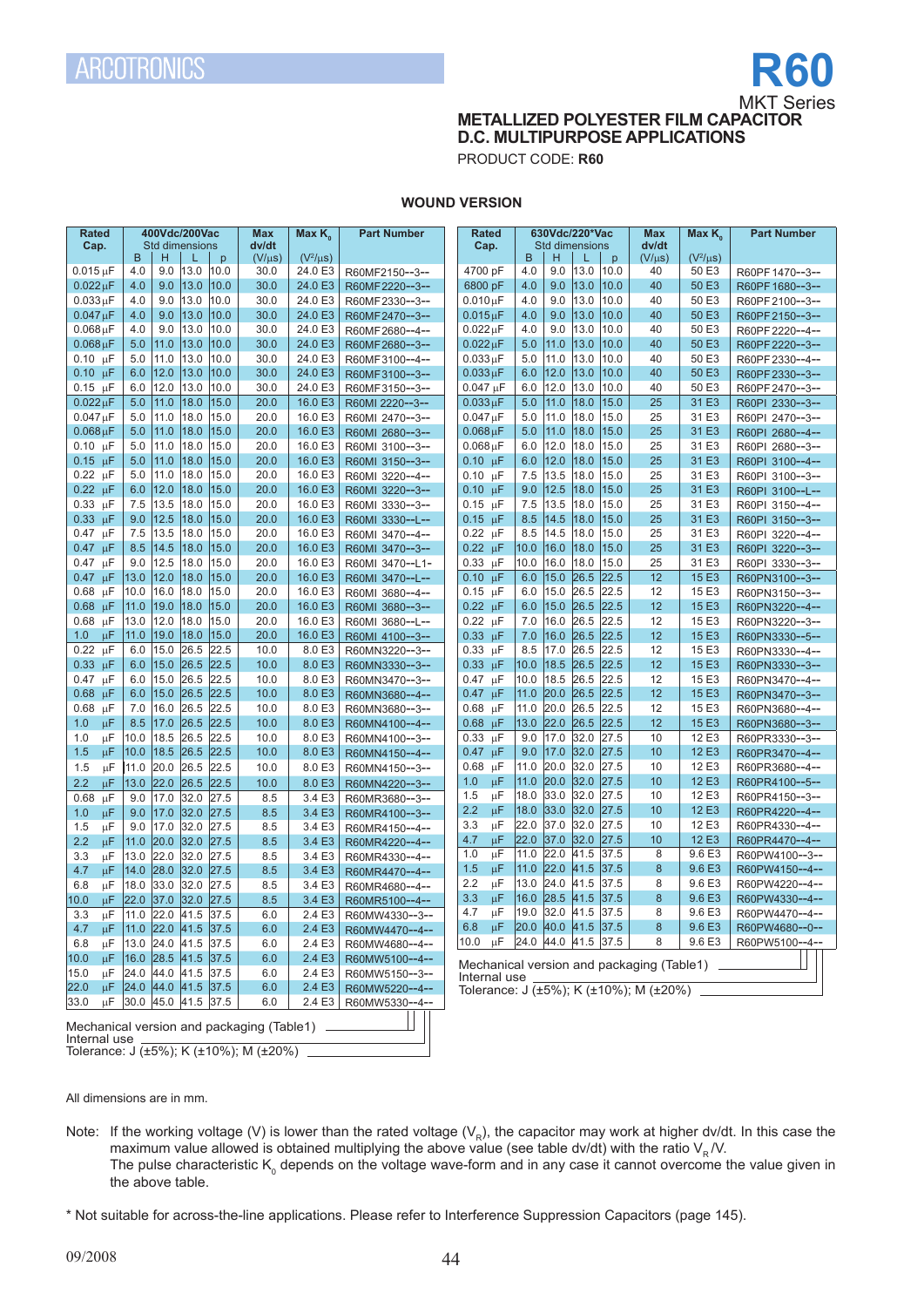# **R60** MKT Series

**METALLIZED POLYESTER FILM CAPACITOR D.C. MULTIPURPOSE APPLICATIONS**

PRODUCT CODE: **R60**

# **WOUND VERSION**

All dimensions are in mm.

**Rated Cap. 1000Vdc/250Vac\*** Std dimensions<br> $B \mid H \mid L \mid p$ **Max dv/dt Max K. Part Number**  $\begin{array}{|c|c|c|c|c|c|}\n\hline\nB & H & L & p & (V/\mu s) & (V^2/\mu s) \\
\hline\n4.0 & 9.0 & 13.0 & 10.0 & 60 & 120 & E3\n\end{array}$  $(V^2/\mu s)$ 1000 pF 4.0 9.0 13.0 10.0 60 120 E3 R60QF1100--0--<br>1500 pF 4.0 9.0 13.0 10.0 60 120 E3 R60QF1150--0--1500 pF 4.0 9.0 13.0 10.0 60 120 E3 R60QF1150--0-- 2200 pF 4.0 9.0 13.0 10.0 60 120 E3 R60QF1220--0--<br>3300 pF 4.0 9.0 13.0 10.0 60 120 E3 R60QF1330--0--3300 pF 4.0 9.0 13.0 10.0 60 120 E3 R60QF1330--0--<br>4700 pF 5.0 11.0 13.0 10.0 60 120 E3 R60QF1470--0--4700 pF 5.0 11.0 13.0 10.0 60 120 E3 R60QF1470--0--<br>6800 pF 6.0 12.0 13.0 10.0 60 120 E3 R60QF1680--0--6800 pF 6.0 12.0 13.0 10.0 60 120 E3 R60QF 1680--0--<br>0.010 uF 5.0 11.0 18.0 15.0 30 60 E3 R60QI 2100--0-- $0.010 \mu$ F 5.0 11.0 18.0 15.0 30 60 E3 R60QI 2100--0--<br> $0.015 \mu$ F 5.0 11.0 18.0 15.0 30 60 E3 R60QI 2150--3-- $0.015 \mu$ F 5.0 11.0 18.0 15.0 30 60 E3 R60QI 2150--3--<br>0.022uF 6.0 12.0 18.0 15.0 30 60 E3 R60QL 2220--3-- $0.022 \mu$ F 6.0 12.0 18.0 15.0 30 60 E3 R60QI 2220--3--<br> $0.033 \mu$ F 7.5 13.5 18.0 15.0 30 60 E3 R60QI 2330--3-- $0.033 \mu F$  7.5 13.5 18.0 15.0 30 60 E3 R60QI 2330--3--<br> $0.033 \mu F$  9.0 12.5 18.0 15.0 30 60 E3 R60QI 2330--L-- $0.033 \mu$ F 9.0 12.5 18.0 15.0 30 60 E3 R60QI 2330--L--<br> $0.047 \mu$ F 10.0 16.0 18.0 15.0 30 60 E3 R60QI 2470--0-- $0.047 \mu$ F 10.0 16.0 16.0 15.0 30 60 E3 R60QI 2470--0--<br> $0.047 \mu$ F 13.0 12.0 18.0 15.0 30 60 E3 R60QI 2470--L-- $0.047 \mu$ F 13.0 12.0 18.0 15.0 30 60 E3 R60QI 2470--L--<br>0.068  $\mu$ F 11.0 19.0 18.0 15.0 30 60 E3 R60QI 2680--0--R60QI 2680--0-- $0.033 \mu$ F 6.0 15.0 26.5 22.5 15 30 E3 R60QN2330--0--<br> $0.047 \mu$ F 6.0 15.0 26.5 22.5 15 30 E3 R60QN2470--0-- $0.047 \mu$ F 6.0 15.0 26.5 22.5 15 30 E3 R60QN2470--0--<br> $0.068 \mu$ F 7.0 16.0 26.5 22.5 15 30 E3 R60QN2680--3-- $0.068 \,\mu$ F 7.0 16.0 26.5 22.5 15 30 E3 R60QN2680--3--<br>0.10  $\mu$ F 8.5 17.0 26.5 22.5 15 30 E3 R60QN3100--3--0.10  $\mu$ F 8.5 17.0 26.5 22.5 15 30 E3 R60QN3100--3--<br>0.15  $\mu$ F 13.0 22.0 26.5 22.5 15 30 E3 R60QN3150--0--0.15 µF 13.0 22.0 26.5 22.5 15 30 E3 R60QN3150--0--<br>0.15 µF 9.0 17.0 32.0 27.5 12 24 E3 R60QR3150--3--0.15  $\mu$ F 9.0 17.0 32.0 27.5 12 24 E3 R60QR3150--3-<br>0.22  $\mu$ F 9.0 17.0 32.0 27.5 12 24 E3 R60QR3220--4- $0.22 \text{ }\mu\text{F}$  9.0 17.0 32.0 27.5 12 24 E3 R60QR3220--4--<br> $0.33 \text{ }\mu\text{F}$  11.0 20.0 32.0 27.5 12 24 E3 R60QR3330--4--0.33  $\mu$ F | 11.0 | 20.0 | 32.0 | 27.5 | 12 | 24 E3 | R60QR3330--4--<br>0.47  $\mu$ F | 13.0 | 22.0 | 32.0 | 27.5 | 12 | 24 E3 | R60QR3470--4- $0.47 \text{ }\mu\text{F}$  13.0 22.0 32.0 27.5 12 24 E3 R60QR3470--4--<br>0.68  $\mu\text{F}$  14.0 28.0 32.0 27.5 12 24 E3 R60QR3680--4--0.68 µF 14.0 28.0 32.0 27.5 12 24 E3 R60QR3680--4--<br>1.00 µF 18.0 33.0 32.0 27.5 12 24 E3 R60QR4100--4--1.00 µF 18.0 33.0 32.0 27.5 12 24 E3 R60QR4100--4--<br>1.50 µF 22.0 37.0 32.0 27.5 12 24 E3 R60QR4150--4--1.50  $\mu$ F 22.0 37.0 32.0 27.5 12 24 E3 R60QR4150--4--<br>0.47  $\mu$ F 11.0 22.0 41.5 37.5 10 20 E3 R60QW3470--3--0.47 µF 11.0 22.0 41.5 37.5 10 20 E3 R60QW3470--3--<br>0.68 µF 11.0 22.0 41.5 37.5 10 20 E3 R60QW3680--4--0.68  $\mu$ F 11.0 22.0 41.5 37.5 10 20 E3 R60QW3680--4-<br>1.00  $\mu$ F 13.0 24.0 41.5 37.5 10 20 E3 R60QW4100--4-1.00 µF 13.0 24.0 41.5 37.5 10 20 E3 R60QW4100--4--<br>1.50 µF 16.0 28.5 41.5 37.5 10 20 E3 R60QW4150--4--10 20 E3 R60QW4150--4--<br>10 20 E3 R60QW4220--3--2.20 µF 19.0 32.0 41.5 37.5 10 20 E3 R60QW4220--3--<br>3.30 uF 24.0 44.0 41.5 37.5 10 20 E3 R60QW4330--0--3.30 μF 24.0 |44.0 |41.5 |37.5 | 10 | 20 E3 | R60QW4330--0--4.70 μF 30.0 |45.0 |41.5 |37.5 | 10 20 E3 | R60QW4470--4--

Mechanical version and packaging (Table1) Internal use

Tolerance: J (±5%); K (±10%); M (±20%)

- Note 1: If the working voltage (V) is lower than the rated voltage  $(V_p)$ , the capacitor may work at higher dv/dt. In this case the maximum value allowed is obtained multiplying the above value (see table dv/dt) with the ratio  $V_R$  /V. The pulse characteristic  $K_{\text{o}}$  depends on the voltage wave-form and in any case it cannot overcome the value given in the above table.
- Note 2: Rated voltages higher than 1000Vdc are available upon request.

\* Not suitable for across-the-line applications. Please refer to Interference Suppression Capacitors (page 151).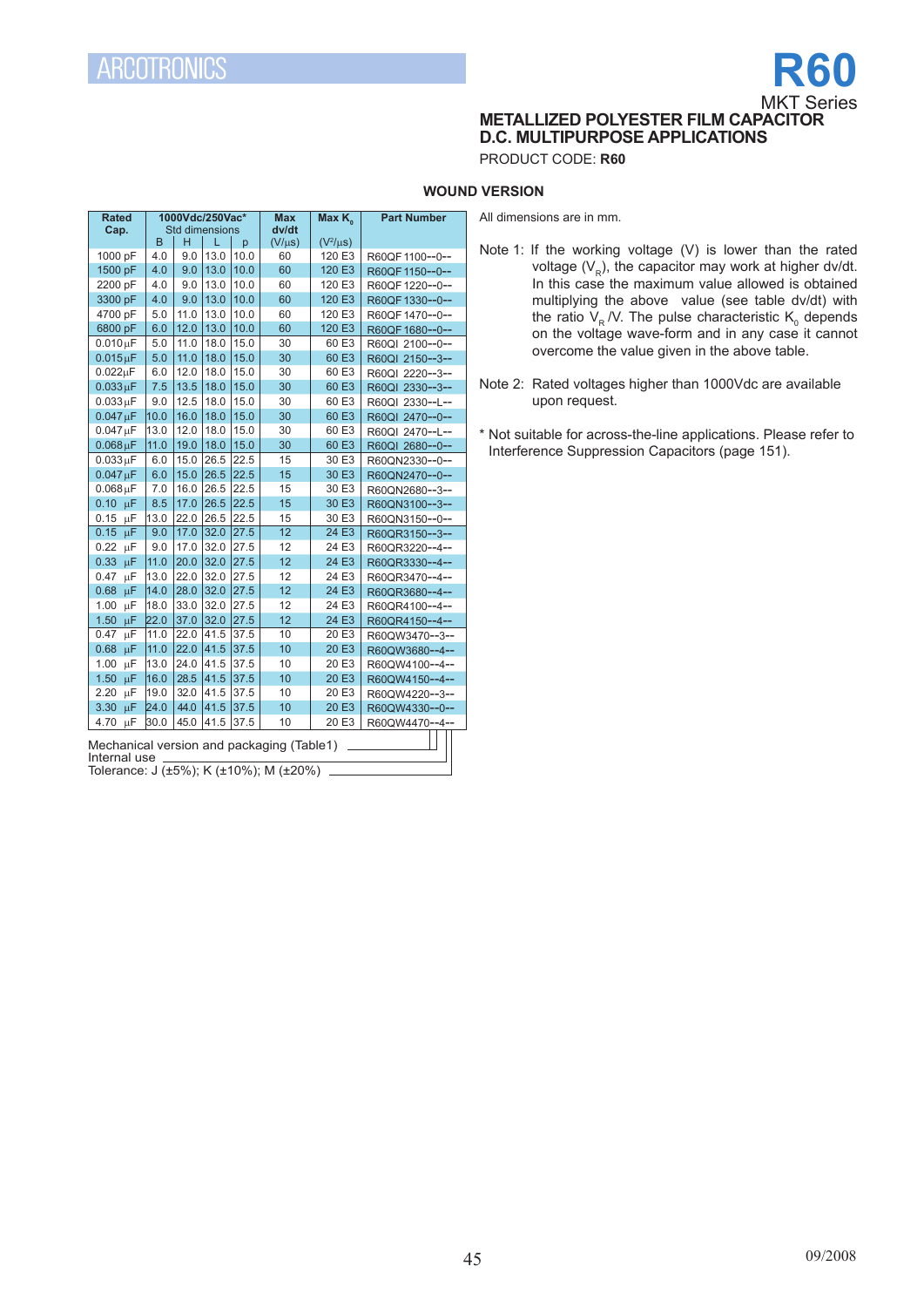

**METALLIZED POLYESTER FILM CAPACITOR** 

**D.C. MULTIPURPOSE APPLICATIONS**

PRODUCT CODE: **R60**

# **electrical characteristics Rated voltage (V<sub>R</sub>):** 50Vdc - 63Vdc -100Vdc - 160Vdc - 250Vdc - 400Vdc - 630Vdc-1000Vdc . **Rated temperature (T<sub>R</sub>): +85°C Temperature derated voltage:** for temperatures between +85°C and +125°C a decreasing factor of 1.25% per degree °C on the rated voltage  $V_R$  (d.c. and a.c.) has to be applied.<br>**Capacitance range:** 1000pF to 220uF **Capacitance range: Capacitance values:** E6 series (IEC 60063 Norm). **Capacitance tolerances** (measured at 1 kHz)**:**  $±5\%$  (J);  $±10\%$  (K);  $±20\%$  (M). **Total self-inductance** (L)**:** (lead length ~2mm) Pitch (mm) 10 15 22.5 27.5 37.5 L(nH) ≈ 9 10 18 18 22 **Dissipation factor (DF):** tgδ 10-4 at +25°C ±5°C kHz  $\Big|$  C≤1µF  $\Big|$  C>1µF 1 10 ≤100  $< 150$ ≤100 **Insulation resistance: Test conditions** Temperature: +25°C±5°C Voltage charge time: 1 min<br>Voltage charge: 50 Vdc 50 Vdc for  $V_R$  <100 Vdc 100 Vdc for  $V_R^2$  ≥100 Vdc **Performance For V<sub>P</sub> ≤100 Vdc** ≥3750 MΩ for C ≤0.33µF (50000 MΩ)**\*** for  $C > 0.33 \mu F$ **For V<sub>p</sub>** >100 Vdc ≥30000 MΩ for C ≤0.33µF (50000 MΩ)**\*** for C >0.33<sub>u</sub>F **\***Typical value **Test voltage between terminations:** 1.6x $V_R$  applied for 2 s at +25°C $\pm$ 5°C

### **test method and performance**

| Damp heat, steady state:<br><b>Test conditions</b>             |                                                                                                                                    |
|----------------------------------------------------------------|------------------------------------------------------------------------------------------------------------------------------------|
| Temperature:                                                   | +40 $^{\circ}$ C $\pm$ 2 $^{\circ}$ C                                                                                              |
| Relative humidity (RH):                                        | $93\% + 2\%$                                                                                                                       |
| Test duration:                                                 | 56 days                                                                                                                            |
| Performance                                                    |                                                                                                                                    |
| Capacitance change  ∆C/C : ≤5%                                 |                                                                                                                                    |
| DF change (Atg8):                                              | ≤50x10 <sup>-4</sup> at 1kHz                                                                                                       |
| Insulation resistance:                                         | $\geq$ 50% of initial limit.                                                                                                       |
| Endurance:                                                     |                                                                                                                                    |
| <b>Test conditions</b>                                         |                                                                                                                                    |
| Temperature:                                                   | +105 $^{\circ}$ C $\pm$ 2 $^{\circ}$ C                                                                                             |
| Test duration:                                                 | 2000 h                                                                                                                             |
| Voltage applied:<br>Performance                                | $1.25xV_c$                                                                                                                         |
| Capacitance change  ∆C/C : ≤5%                                 |                                                                                                                                    |
| DF change $(\Delta t g \delta)$ :                              | ≤50x10 <sup>-4</sup> at 10kHz for C≤1µF                                                                                            |
|                                                                | $\leq 30x10^{-4}$ at 1kHz for C>1µF                                                                                                |
| Insulation resistance:                                         | ≥50% of initial limit.                                                                                                             |
| <b>Resistance to soldering heat:</b>                           |                                                                                                                                    |
| <b>Test conditions</b>                                         |                                                                                                                                    |
| Solder bath temperature:                                       | +260 $^{\circ}$ C $\pm$ 5 $^{\circ}$ C                                                                                             |
| Dipping time (with heat screen): 10 s $\pm$ 1 s<br>Performance |                                                                                                                                    |
| Capacitance change  ∆C/C : ≤2%                                 |                                                                                                                                    |
|                                                                | DF change ( $\triangle$ tg $\delta$ ): $\leq$ 50x10 <sup>-4</sup> at 10kHz for C $\leq$ 1µF<br>$\leq 30x10^{-4}$ at 1kHz for C>1µF |
| Insulation resistance:                                         | $\ge$ initial limit.                                                                                                               |
| Long term stability (after two years):                         | Storage: standard environmental conditions (see page 12).                                                                          |
| Performance                                                    |                                                                                                                                    |
| Capacitance change  ∆C/C : ≤3% for C ≤0.1µF                    | ≤2% for $C > 0.1$ <sub>u</sub> F                                                                                                   |
| <b>RELIABILITY:</b>                                            |                                                                                                                                    |
| Reference MIL HDB 217                                          |                                                                                                                                    |
| <b>Application conditions:</b>                                 |                                                                                                                                    |
|                                                                |                                                                                                                                    |

| Temperature:                                         | +40 $^{\circ}$ C $\pm$ 2 $^{\circ}$ C |  |  |  |  |
|------------------------------------------------------|---------------------------------------|--|--|--|--|
| Voltage:                                             | $0.5xV_{\rm p}$                       |  |  |  |  |
| Failure rate:                                        | $\leq 5$ FIT                          |  |  |  |  |
| $(1$ FIT = 1x10 <sup>-9</sup> failures/componentsxh) |                                       |  |  |  |  |

#### **Failure criteria:**

| Capacitance change $ \Delta C/C $ : >10% |
|------------------------------------------|
| >2xinitial limit.                        |
| <0.005xinitial limit.                    |
|                                          |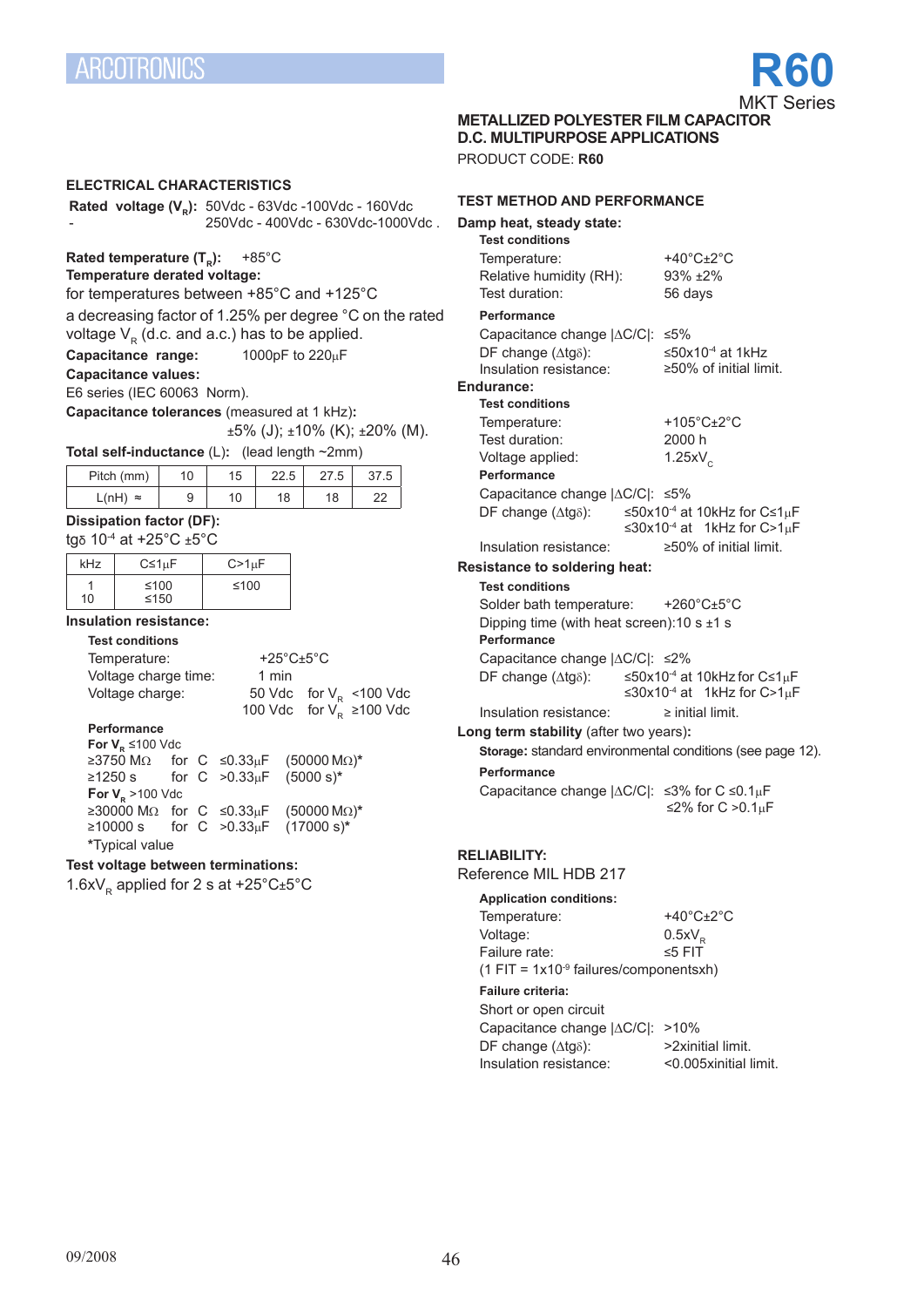

# **METALLIZED POLYESTER FILM CAPACITOR D.C. MULTIPURPOSE APPLICATIONS**

PRODUCT CODE: **R60**

# MAX. VOLTAGE (Vr.m.s.) VERSUS FREQUENCY (sinusoidal wave-form / Th ≤ 40°C)





Note: p (pitch) in mm.